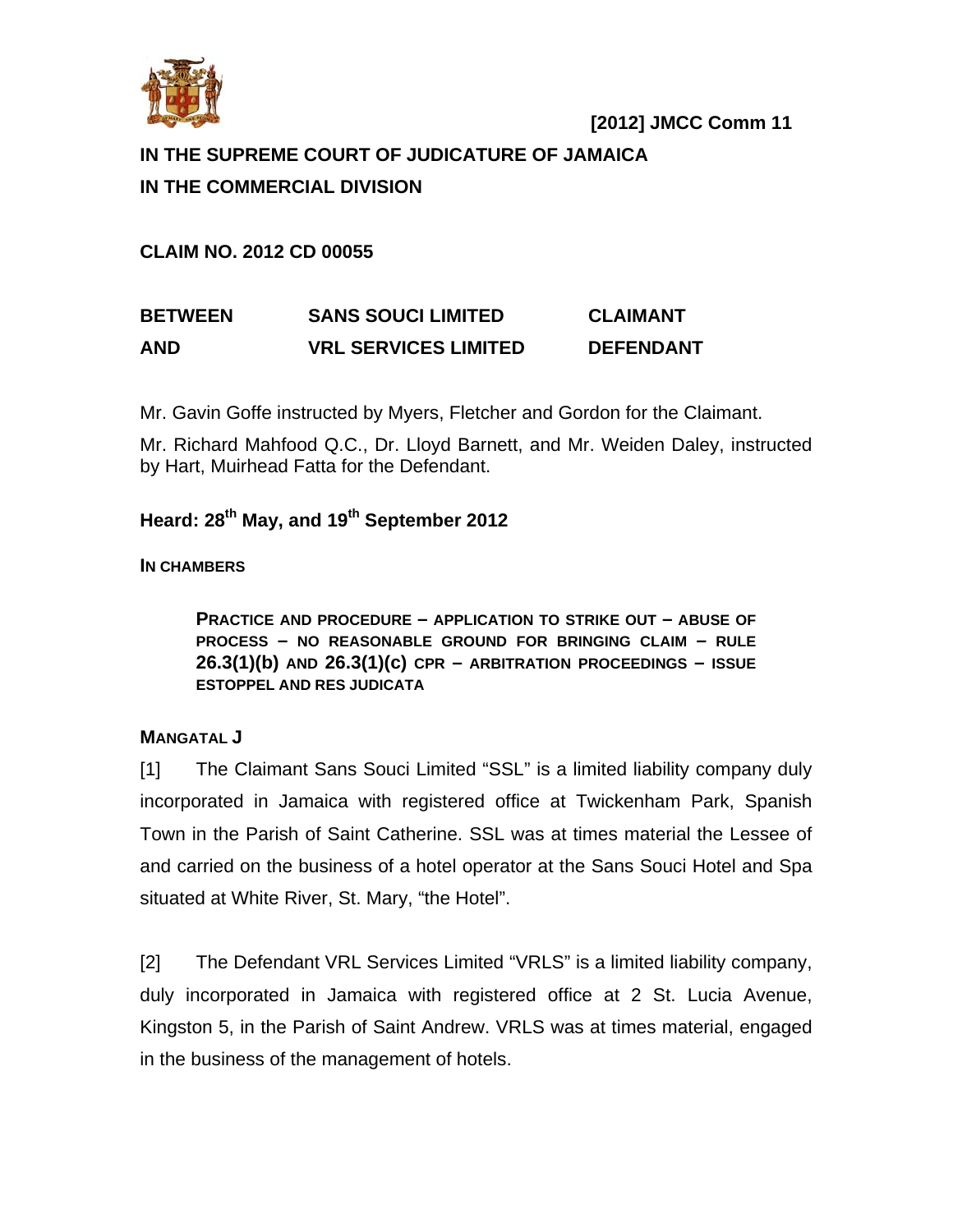[3] This is an application by way of Amended Notice of Application to Strike Out filed on behalf of VRLS on the  $7<sup>th</sup>$  of May 2012. There were several types of relief referred to in the Notice of Application, but ultimately, VRLS' Attorneys-at-Law indicated that the relief being sought at this time is as follows:

 $\frac{a}{\sqrt{a}}$ 

(2) an order pursuant to CPR 26.3(1)(b) and/or 26.3(1)(c) that paragraphs 18, 19, 20 and 21 of the Particulars of Claim be struck out, and in consequence thereof the Claim Form herein be struck out also;….

### **THE CLAIM**

[4] By Management Agreement dated  $12<sup>th</sup>$  October 1993 "the Agreement" between SSL of the one part and VRLS on the other part, SSL appointed VRLS to manage the Hotel for an initial term commencing on  $1<sup>st</sup>$  November 1993 and continuing to 31<sup>st</sup> March 2004, subject to the terms and conditions set out therein. The Agreement was amended by three Supplemental Agreements.

[5] Clause 13 of the Agreement provided for differences arising between the parties to be referred to arbitration and reads as follows:

*"13. This Agreement is governed by the Laws of Jamaica and shall be construed and take effect in accordance with the Laws of Jamaica. If any difference shall arise between the parties hereto as to the interpretation of this Agreement or as to the rights duties or*  liabilities of any party hereto or generally as to any act matter or *thing arising out of or under this Agreement the same shall be submitted to two arbitrators one to be appointed by each party who shall by instrument in writing appoint an umpire immediately after they are themselves appointed. Such submission shall be a submission to arbitration under the provisions of the Arbitration Act or any statutory re-enactment modification or extension thereof for the time being in force."* 

[6] By letter dated  $4<sup>th</sup>$  March 2003, acting pursuant to Clause 14 (iv) of the Agreement, SSL gave VRLS noticed terminating the Agreement on the ground that force majeure had materially affected the operation of the Hotel.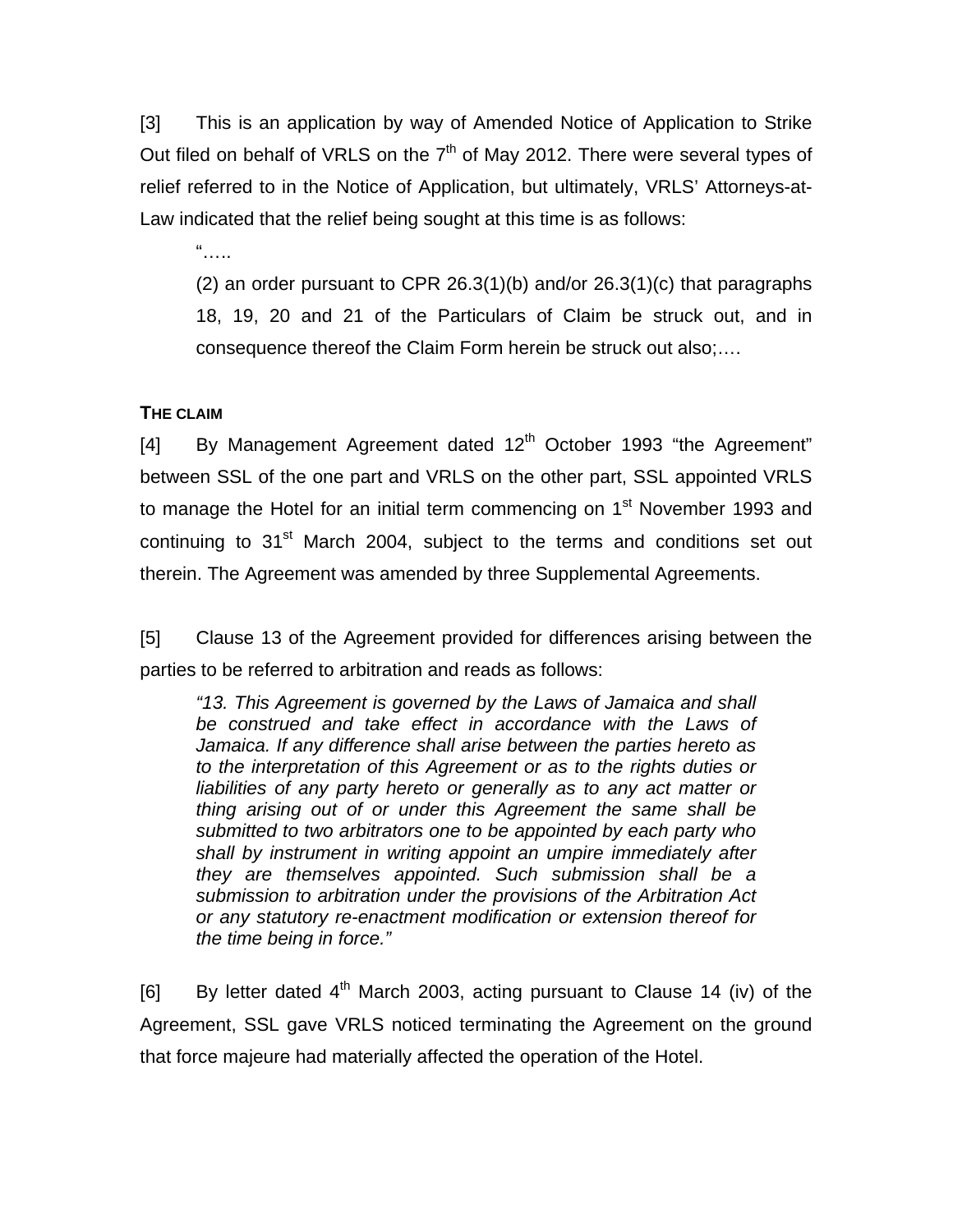[7] VRLS disputed SSL's right to terminate the Agreement under Clause 14(iv). Acting pursuant to Clause 2(a) of the Agreement, VRLS gave Notice dated  $6<sup>th</sup>$  March 2003 of its intention to exercise an option to renew the Agreement for a further 10 years.

[8] Disputes having arisen between the parties, VRLS and SSL each appointed an Arbitrator to settle the matters in difference under Clause 13 of the Agreement. VRLS appointed Roald Nigel Adrian Henriques of 72 Harbour Street by Notice dated 31<sup>st</sup> March 2003 and SSL appointed John Cecil Wilman of 6A Holborn Road, Kingston 10 by Notice dated  $7<sup>th</sup>$  April 2003. The two Arbitrators, in accordance with the Agreement, together nominated an Umpire, the Honourable Justice Boyd H. Carey, (Retired).

[9] On the  $26<sup>th</sup>$  of August 2003, after a preliminary meeting with the parties and their Counsel, amongst other matters, the Arbitrators ruled that the Terms of Reference for the Arbitration were as follows:

- "(1) Whether Sans Souci Limited lawfully terminated the said Management Agreement under Clause 14(iv) thereof by a notice dated the  $4<sup>th</sup>$  day of March 2003; and
- (2) If not, what damages would VRL Services Limited be entitled to recover as a consequence of the wrongful termination of the agreement."

[10] Hearings in the Arbitration concluded on  $15<sup>th</sup>$  April 2004 and the Arbitrators delivered their Award and Reasons for Judgment dated  $16<sup>th</sup>$  July 2004 "the Original Award", whereby, amongst other matters, it was awarded that:

"The questions posed in the Terms of Reference can be answered as follows:

(i) Sans Souci Limited unlawfully in breach of contract terminated the Management Agreement under Clause 14 (iv) thereof by a Notice dated the 4<sup>th</sup> day of March 2003.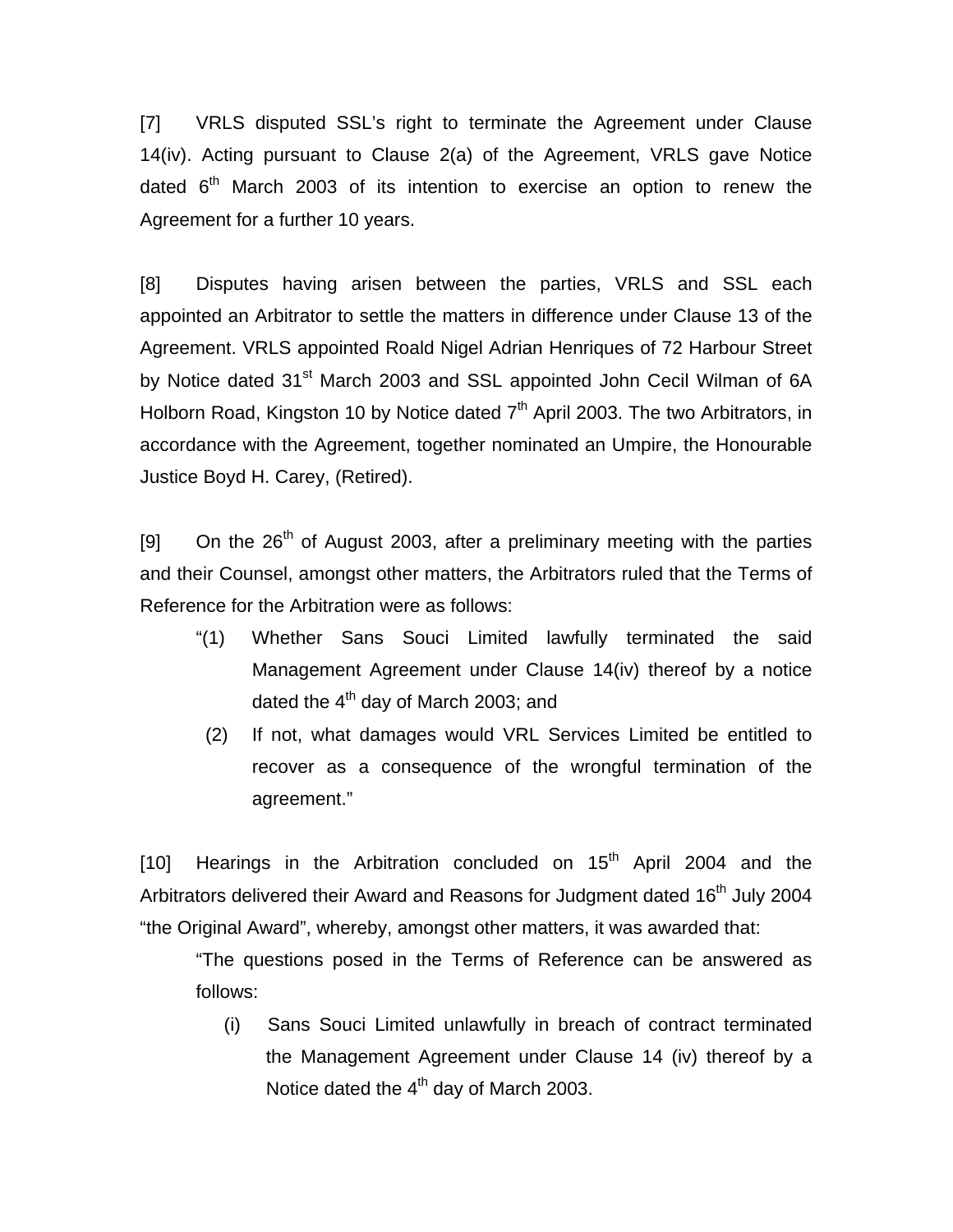- (ii) The Claimant (VRLS) is entitled to the total sum of Six Million Thirty Four Thousand Seven Hundred and Ninety Three Dollars (United States Currency) (US\$6,034,793) comprising US\$5,475,000 damages as claimed and US\$559,793 (cost of advertising and promotional material) which amount shall be payable in Jamaican currency computed at the prevailing 10 day moving average rate of exchange for sales published in the Jamaican press on the date of this Award and shall be accepted in full and final settlement of the Claimant's [VRLS'] claim arising out of the matters in dispute in this reference.
- (iii) The Claimant [VRLS] is entitled to interest on the said sum of US\$6,034,793 calculated from the date of this Award at a rate equivalent to the average of the commercial bank's prime lending rates prevailing on that rate.

[11] SSL in its Particulars of Claim states that the prevailing 10-day Moving Average Rate of Exchange for Sales published in the Jamaican press on the date of the Original Award was Jamaican \$61.4280 to United States \$1.00. It states that the damages that SSL was being ordered to pay VRLS therefore amounted to Jamaican \$370,705,264.40 with interest on this sum calculated from the date of the Original Award at a rate equivalent to the average of the commercial banks' prime lending rates prevailing on that date. The applicable rate of interest was 21 %.

[12] SSL applied to set aside the Original Award of the Arbitrators. The Honourable Mrs. Justice Harris (as she then was) heard the application and dismissed it on the  $10^{th}$  of February 2006.

[13] The decision of Harris J. was appealed to the Court of Appeal, and according to SSL's Particulars of Claim, paragraph 12, "the appeal was allowed in relation to damages".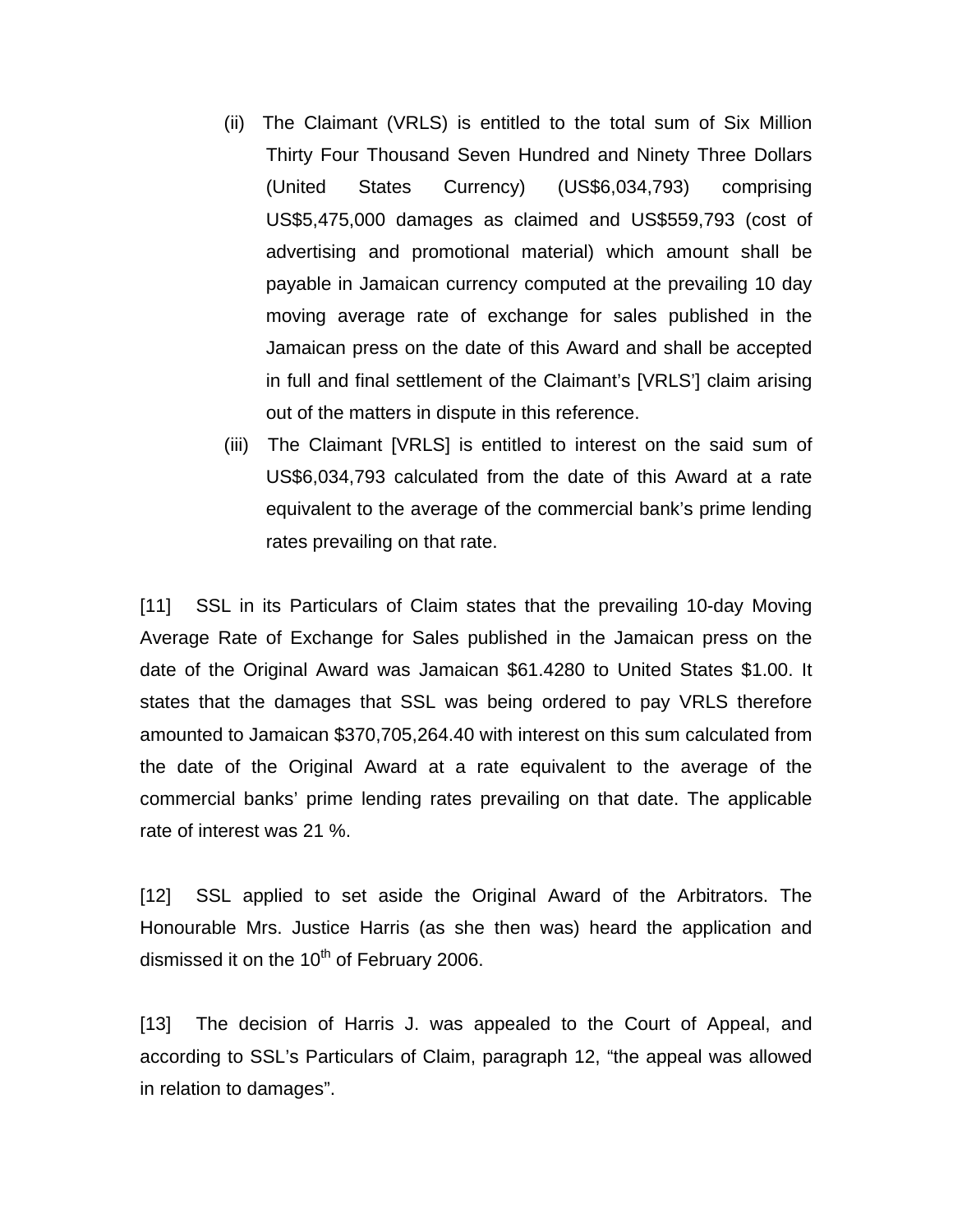[14] The Order of the Court of Appeal (per Harrison, P, McCalla J.A. and Dukharan J.A. (Ag), (as he then was), made on the  $12<sup>th</sup>$  of December 2008 stated:

*The appeal against the award of damages is allowed and the matter is remitted to the Arbitrators to determine the issue of damages only.*

[15] SSL pleads, that following the remission by the Court of Appeal, the arbitration continued on the  $1<sup>st</sup>$  October 2009, and after Counsel had made submissions in relation to the issue of damages the Arbitrators in due course handed down their Award on the  $9<sup>th</sup>$  of November 2009, (referred to by SSL as "the New Award").

[16] The New Award reads in part as follows:

" **NOW WE**, **ROALD NIGEL ADRIAN HENRIQUES** and **JOHN CECIL WILMAN** the Arbitrators herein, having considered the Orders of the Court of Appeal and the written and oral submissions of the parties and the evidence presented to us in written and oral form and for the reasons separately annexed to this Award **AWARD AND DIRECT** as follows:

- 1. In the light of our Findings(see p.8) the question remitted to us by the Court of Appeal can be answered as follows:
	- (i) the Claimant VRL Services Limited is entitled to receive the full amount of the damages awarded on our Award dated  $16<sup>th</sup>$  July 2004 ("the said Award") i.e. US\$6,034,793 without any deduction therefrom and WE HEREBY RE-AFFIRM the said Award.
	- (ii) The Claimant VRL Services Limited is also entitled to interest on the sum of US\$6,034,793 calculated from  $16<sup>th</sup>$ July, 2004 at the rate specified in the said Award. **……."**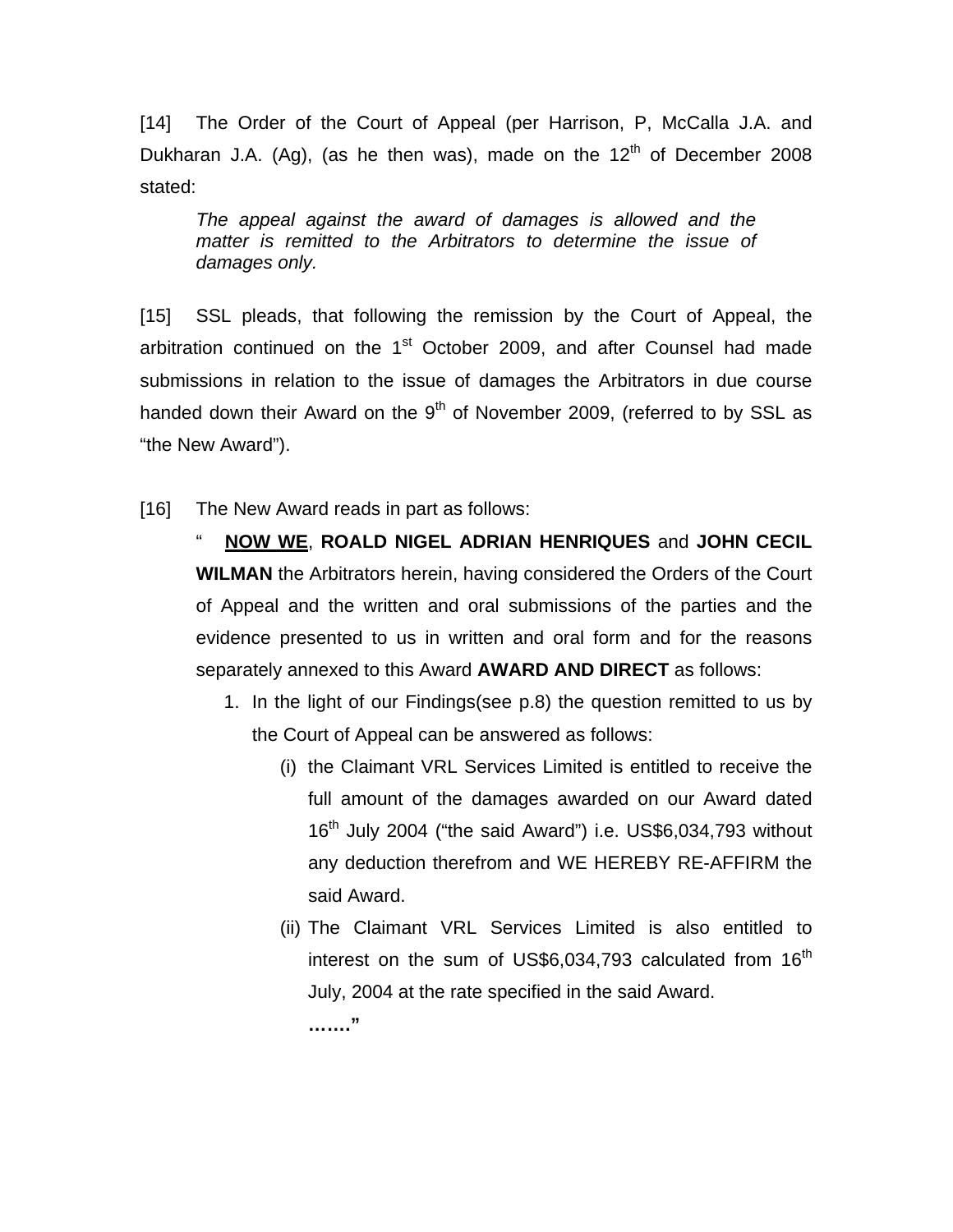[17] In its pleading, SSL states that interest on arbitral awards accrues at the same rate as interest on judgment debts and is prescribed by the **Judicature (Supreme Court) (Rate of Interest on Judgment Debts) Order, 2006**.

[18] At the time of the publishing of the New Award, the applicable interest rate prescribed for judgment debts denominated in a foreign currency was 3 per centum per annum and 6 per centum per annum for Jamaican Dollar judgment debts.

[19] SSL at paragraph 18 of the Particulars of Claim, alleges that the Arbitrators have misconducted themselves and acted in excess of jurisdiction and authority by awarding interest at a rate equivalent to the average of the commercial bank's prime lending rates prevailing on the date of the Original Award until payment (i.e. post-judgment interest) when they only had jurisdiction to award interest in respect of the period between the date when the cause of action arose and the date of the award (i.e. pre-judgment interest) in accordance with section 3 of the **Law Reform (Miscellaneous Provisions) Act**.

[20] SSL also asserts, at paragraph 19, that there has never been any agreement or consent on its part to give the arbitrators the authority to make an award of post-judgment interest in the arbitration.

[21] Further, or in the alternative, at paragraph 20, SSL alleges that the Arbitrators have misconducted themselves as the New Award is neither an amendment to the Original Award, nor is it, by itself, in a proper or enforceable form but instead is one of two awards published by them under the same terms of reference.

[22] SSL states that the New Award does not deal with all of the matters under reference to the Arbitrators and in particular, does not address the question of " whether Sans Souci Limited lawfully terminated the said Management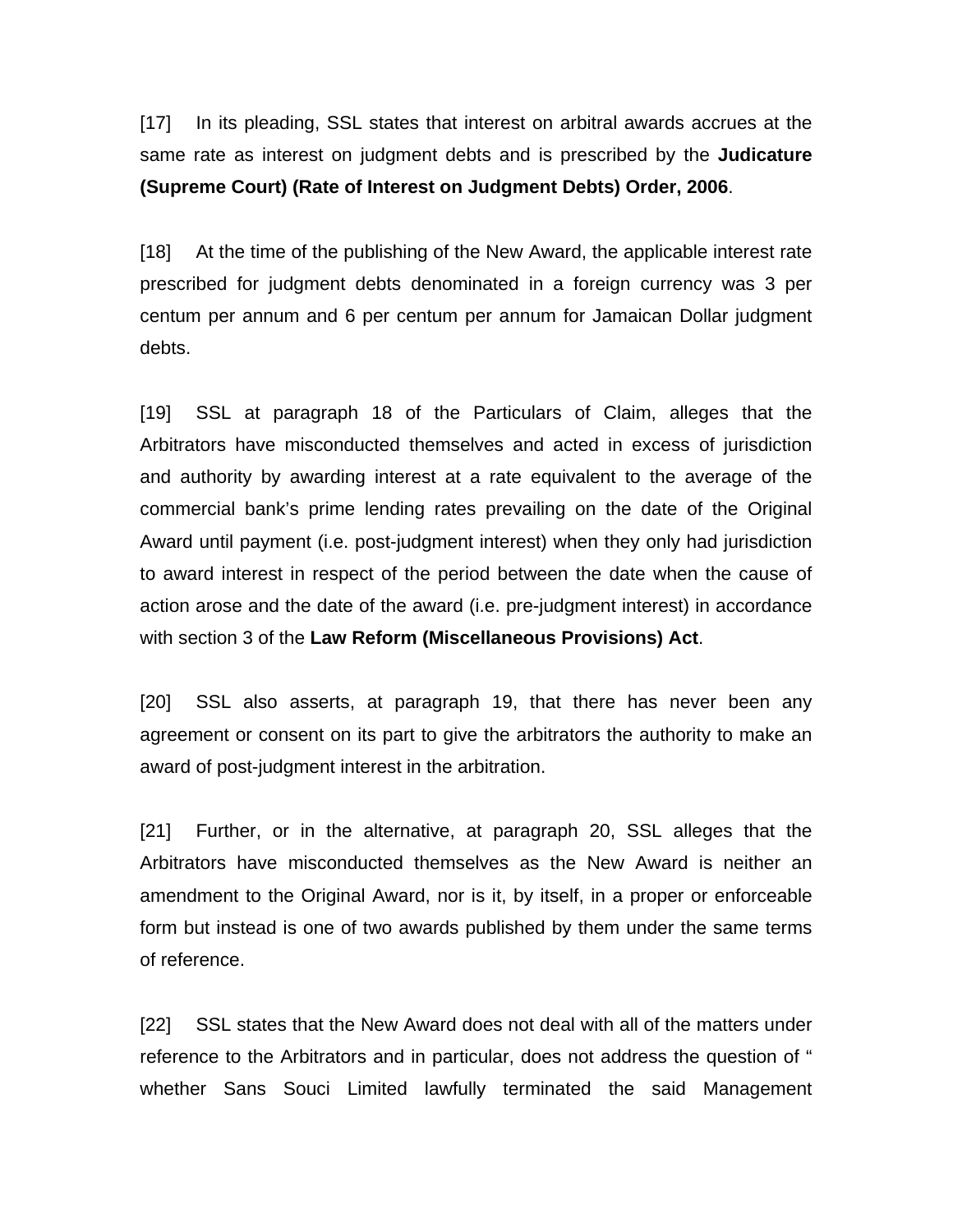Agreement under Clause 14(iv) thereof by a notice dated  $4<sup>th</sup>$  day of March 2003"-Paragraph 21.

- [23] SSL therefore claims:
	- (i) That the Award published on the  $9<sup>th</sup>$  November 2009 be set aside pursuant to Section 12(2) of the Arbitration Act;
	- (ii) Any further or other relief as may be just in the circumstances; and
	- (iii) That VRLS pay the costs of the claim.

## **THE BASIS FOR THE APPLICATION TO STRIKE OUT**

[24] The application to strike out is made pursuant to CPR 26.3(1)(b) and/or CPR 26.3(1)(c). Those Rules state as follows:

## *Sanctions-striking out statement of case*

*26.3 (1) In addition to any other powers under these Rules, the court may strike out a statement of case or part of a statement of case if it appears to the court-* 

*(b) that the statement of case or the part to be struck out is an abuse of the process of the court or is likely to obstruct the just disposal of the proceedings;* 

*(c) that the statement of case or the part to be struck out discloses no reasonable grounds for bringing or defending a claim,…*

### **THE GROUNDS OF THE APPLICATION**

- [25] The grounds stated in the application are as follows:
	- $(i)$  On 16<sup>th</sup> July 2004 the Arbitrators made an Award which the *Claimant challenged, and on 10th February 2006 this Court dismissed the claim. The Claimant appealed, and on 12th December 2008 the Court of Appeal ordered, among other things, that "the appeal against the award of damages is allowed and the matter is remitted to the Arbitrators to determine the issue of damages only". The Court of Appeal's remission was restricted to requiring the Arbitrators to demonstrate whether or not they accept "that the expenses were unrecoverable or alternatively, payable by" the Applicant.*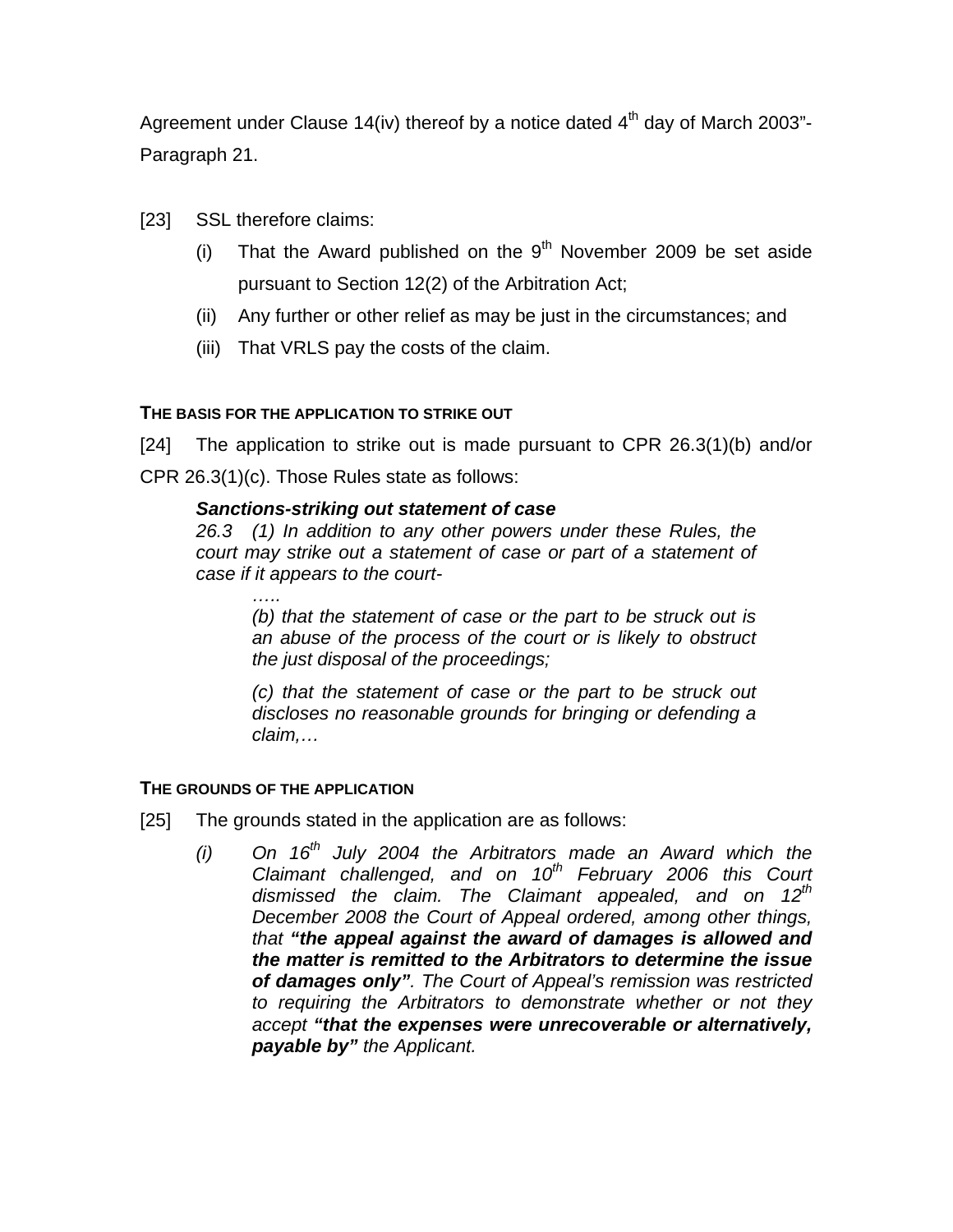- *(ii) Pursuant to the Court of Appeal's order, on 9th November 2009 the Arbitrators made their Award on remission re-affirming the Award of 16th July 2004 (the "Award on Remission").*
- *(iii) The bringing of this claim is an abuse of the process of the Court and/or the grounds upon which the Claimant seeks to set aside the Award on Remission disclose no reasonable grounds for bringing the claim, in that:*

*(a) As to Paragraphs 18,19 and 22 of the Particulars of Claim* 

- *(i) It is well established in law that arbitrators are empowered by the general law to award interest at such rate and for such period between the date the cause of action arose and at least up to the date of the award as they may think fit. Since the Award on Remission was made on 9th November 2009, and the Claimant paid the sum awarded on 31st May 2005, then interest awarded by the Arbitrators was for the period of 16th July 2004 to 31st May 2005, a date well before the date of the Award on Remission.*
- *(ii) It is not open to the Claimant to raise issues of the period and rate of interest and to claim that " the Award published on the 9th November 2009 be set aside pursuant to Section 12(2) of the Arbitration Act", since having regard to the scope of the remission as finally determined by the Privy Council the Arbitrators could not have considered and they rightly did not consider those issues on the remission, as admitted by the Claimant in paragraph 10 of its submissions filed on 18th May 2011.*
- *(iii) In any event, the Claimant is bound in respect of all the issues raised in this action by the principles of res judicata and issue estoppel.*
- *(b) As to Paragraph 20 of the Particulars of Claim The Award on Remission is in proper and enforceable form in all material respects. Further, on 1st October 2009 the Claimant and the*

*Defendant, through their respective attorneys agreed in writing that "….the review by the Arbitrators upon remission in accordance with the Order of the Court of Appeal dated 12th December 2008 shall be limited to a reconsideration of the irrecoverable expenses and thereafter the Arbitrators shall determine whether and if so to what extent they should vary the quantum of damages previously awarded…."*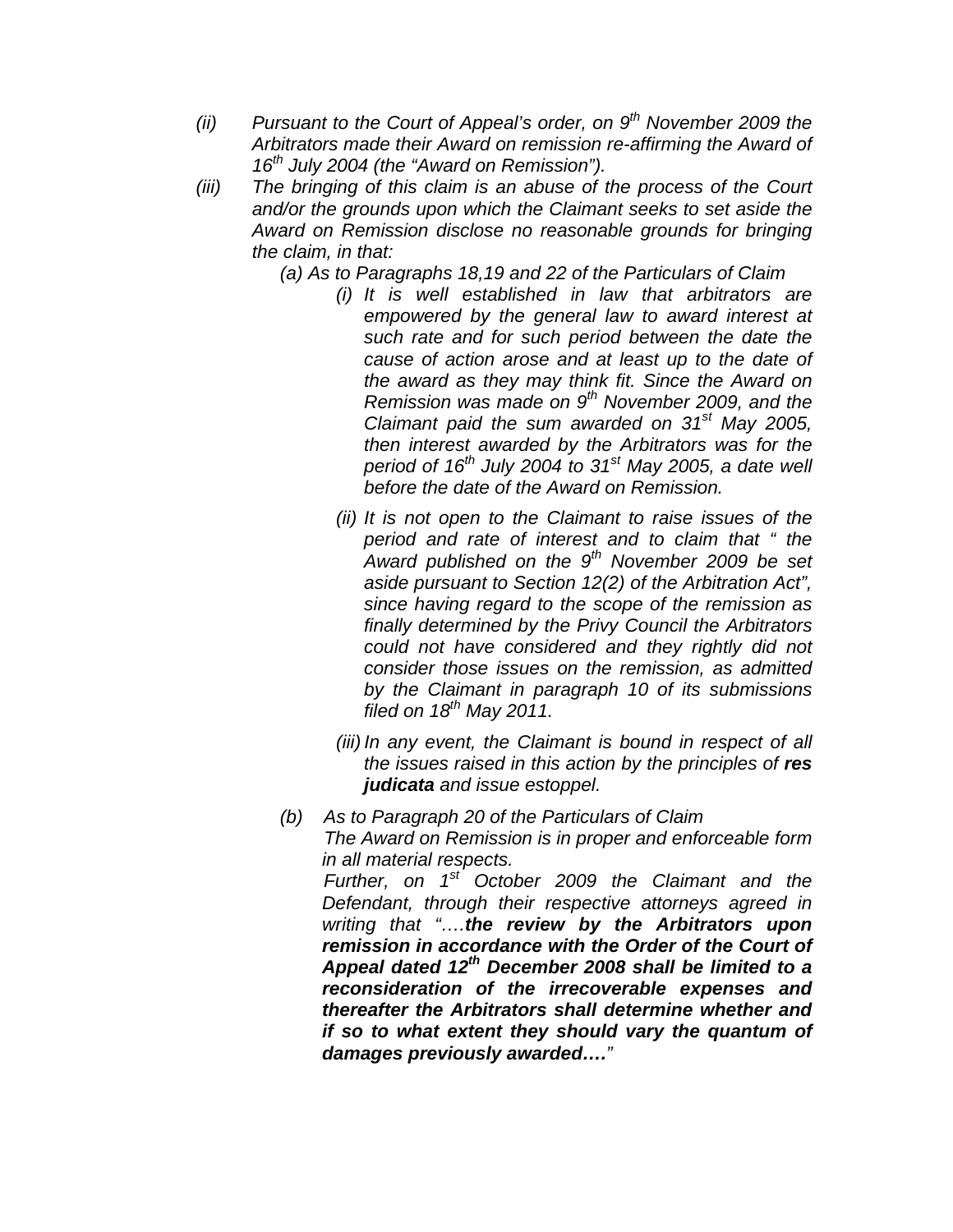*The Claimant is bound by that agreement, and is barred and/or stopped from contending to the contrary or inconsistently therewith.* 

- *(c) As to paragraph 21 of the Particulars of Claim The Claimant is bound by the principles of res judicata and issue estoppel in respect of "whether [it] lawfully terminated the said Management Agreement…"* 
	- *(iv) The orders sought are required to give effect to the overriding objective to deal with cases justly, including saving expenses, and allotting an appropriate share of the Court's resources while taking into account the need to allot resources to other cases. In particular, the determination of the preliminary question can do substantive justice between the parties since the adjudication of the other issues raised in paragraphs 18,19,20 and 21 of the Particulars of Claim and paragraphs 19 and 20 of the Defendant's submissions would serve no worthwhile purpose.*
	- *(v) The above orders are necessary for the just, fair and effective disposal of the matter.*

[26] In support of its application, VRLS filed two Affidavits of David Kay, Vice President Corporate Finance of VRLS, on the 5<sup>th</sup> March 2010 "the first Kay Affidavit" and the  $7<sup>th</sup>$  May 2012 "the second Kay Affidavit" respectively.

[27] In the first Kay Affidavit, VRLS indicates that on the 16<sup>th</sup> of September 2004 VRLS applied in Claim No. 2004 HCV 2205 for permission to enforce the Original Award, and on the 22<sup>nd</sup> of September 2004 the Court granted permission. SSL appealed to the Court of Appeal in Supreme Court Civil Appeal No. 108 of 2004, and on the  $24<sup>th</sup>$  of May 2005, the Court of Appeal allowed the appeal.

[28] On the 3<sup>rd</sup> of September 2004, SSL filed Claim No. 2004 HCV 2161 in which it challenged the Original Award, and sought an order that the Award be set aside on the ground of error on the face of the Award with respect to liability and in relation to damages with particular reference to: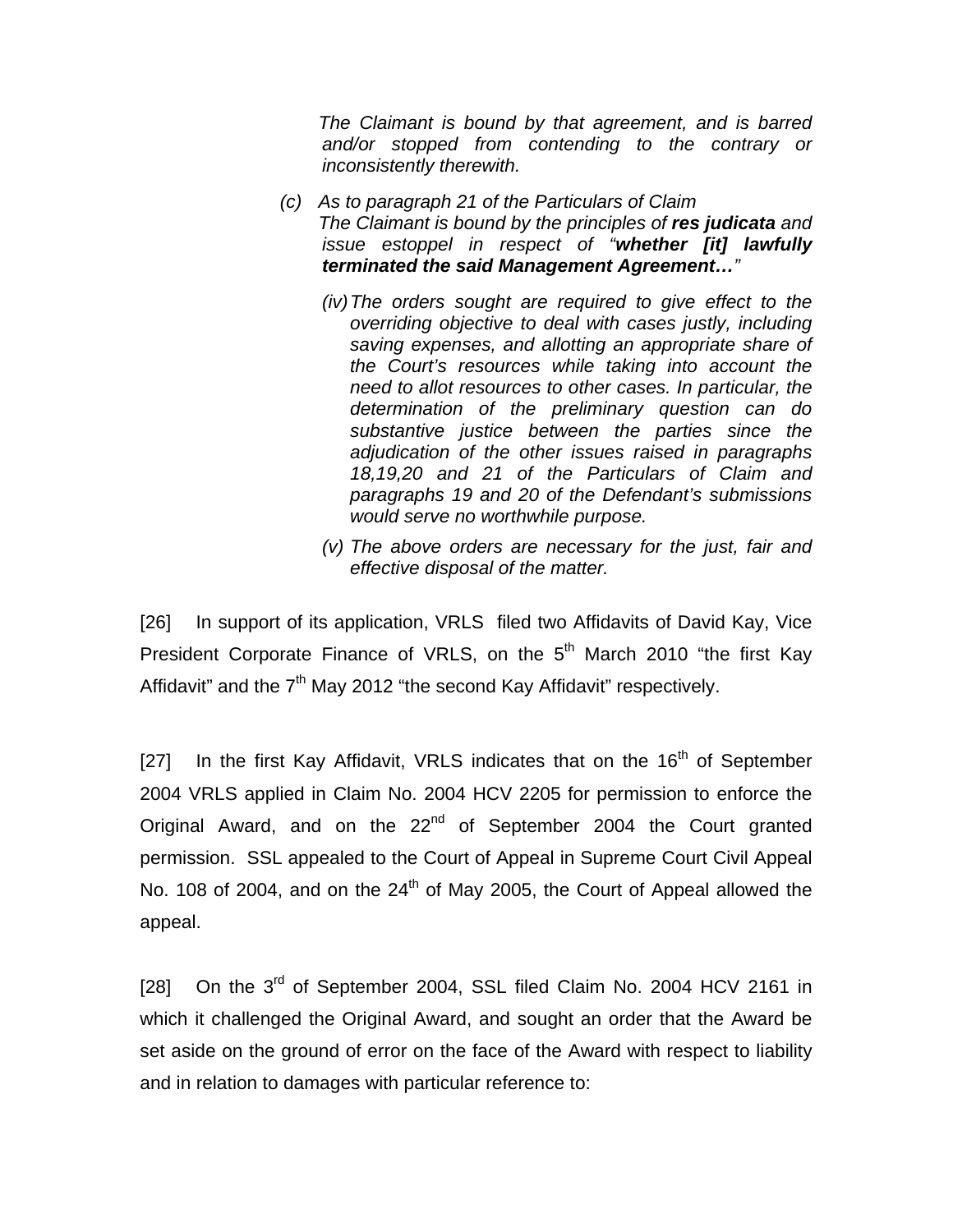- *"(a) Misinterpreting the issue raised by the Claimant herein in paragraph 18 of its Point of Defence that in future years, VRLS would incur certain unrecoverable expenses which should be deducted from any calculation of future loss as being merely a claim to set off overpayments in past years against the damages to be awarded;*
- *(b) Failing to consider or rule on the said issue raised by the Claimant herein in paragraph 18 of its Points of Defence;*
- *(c) Failing to take into account the possibility that under the Management Agreement, the Claimant was entitled to sell the Hotel to a third party, and to terminate the Agreement for that reason, provided that it gave the Defendant the opportunity to make an offer and provided that the sale was made within six months of the offer to a purchaser who buys under more favourable terms and to accordingly make provision for this eventuality by reducing their Award."*

[29] On the  $26<sup>th</sup>$  of May 2005 Sinclair-Haynes J. ordered, among other things, as follows:

(1) *The arbitral award delivered on the 16th day of July 2004 by Arbitrators Mr. R.N.A. Henriques and Mr. C. Wilman, and by Umpire, Hon. Justice Boyd H. Carey (Ret'd), be stayed until the determination of these Proceedings on the following conditions:* 

### *CONDITIONS*

*The Claimant will pay to the Defendant on the 31st of May, 2005 the amount of the Award in the sum of J\$370,705,264.40 plus interest thereon at the rate of 21.00 percent per annum from the*  date of the Award, namely the 16<sup>th</sup> day of July, 2004 to the date *of payment as aforesaid amounting to J\$68,037,111.40 plus the sum of J\$10,000,000.00 on account of the costs incurred in and of the Arbitration and related litigation to the date of payment, such costs to be taxed or agreed, on the following conditions:* 

*(a) That the Defendant supplies to the Claimant a Bank Guarantee or Guarantees or a Letter or Letters of Credit*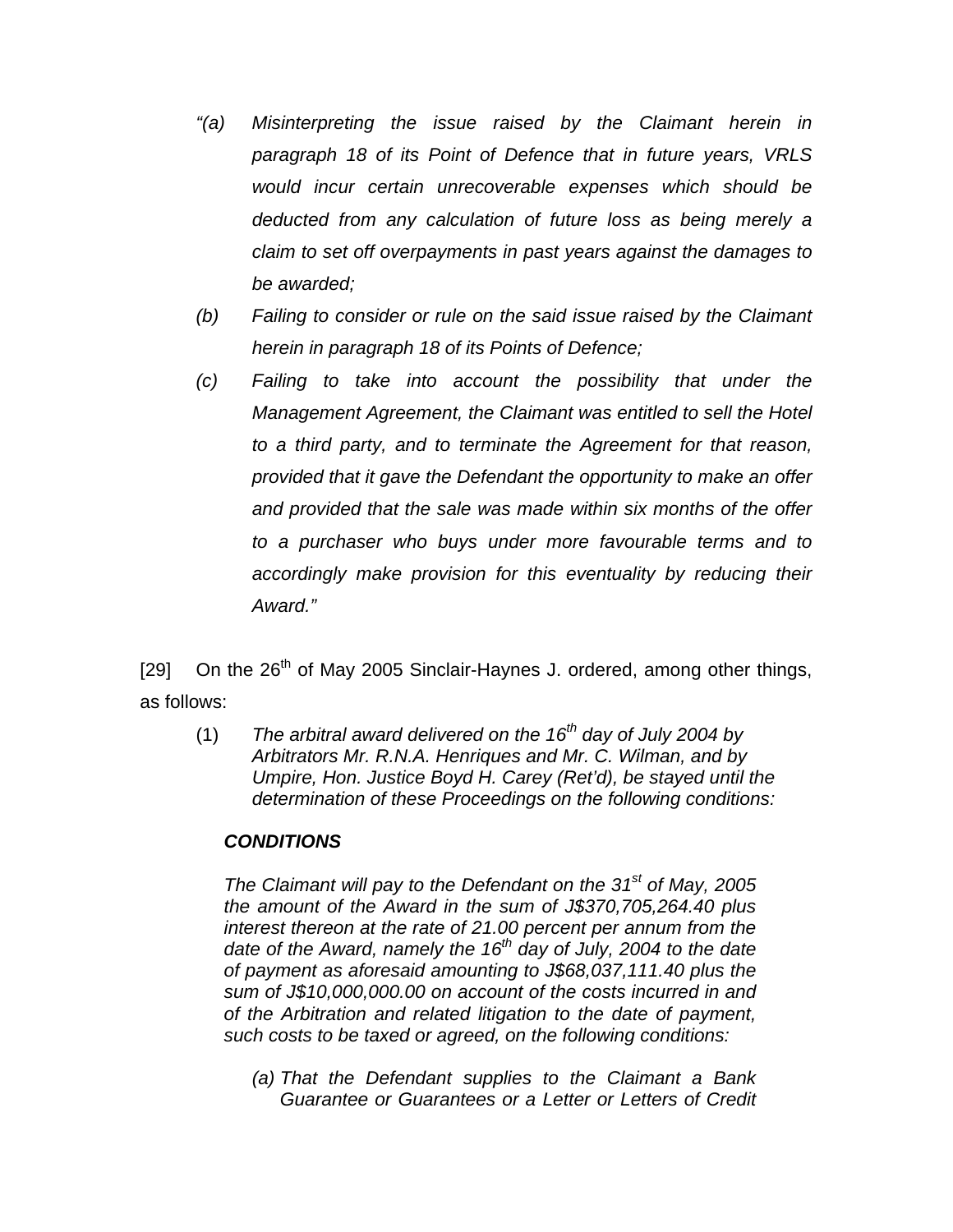*from one or more of the Following Banks, such documents to be subject to the prior Approval by the Claimant, such approval not to be unreasonably withheld:* 

- *i) Bank of Nova Scotia Jamaica Limited,*
- *ii) National Commercial Bank Jamaica Limited,*
- *iii) Citibank, or*
- *iv) First Global Bank Limited- up to a maximum of 40% of the Total bank guarantees and letters of credit.*

*Securing in the aggregate the repayment of the abovementioned amounts with simple interest thereon at the rate published by the Bank of Jamaica in its monthly Statistical Digest described as "Domestic Interest Rates- Commercial Banks Weighted Time Deposit Rates for three months and less than six months".* 

*This rate will be adjusted monthly from the date of payment to the date of repayment pursuant to the Order of this Honourable Court either setting aside, or varying the said Award subject to any subsequent Order made by a Superior Court.* 

*(b) Liberty for the parties to apply in the event of any non payment by the bank(s) on presentation of a certified copy of the Court Order discharging and/or varying the Award.* 

[30] Mr. Kay testifies that, on the basis of and pursuant to the Order of Haynes J., on the 31<sup>st</sup> of May 2005, SSL paid to VRLS the damages and interest awarded in the Arbitration, and VRLS obtained the guarantees in accordance with that Order.

[31] At paragraph 13 of the First Kay Affidavit, VRLS states that the grounds of Appeal filed by SSL against the judgment of Harris J. dismissing SSL's challenge to the Award, in so far as they relate to the issue of damages, were as follows:

*"(e) The learned Judge erred in finding that when the Arbitrators Found that the Appellant's claim that the Respondent in performing its contractual obligations in future years would incur certain unrecoverable expenses which should be deducted from any calculation of future loss amounted to a "set off" of over-payments in past years against the damages to be awarded, it only amounted to an inaccurate use of the words and to no error on the face of the Award; when the Arbitrators as a consequence of their finding failed*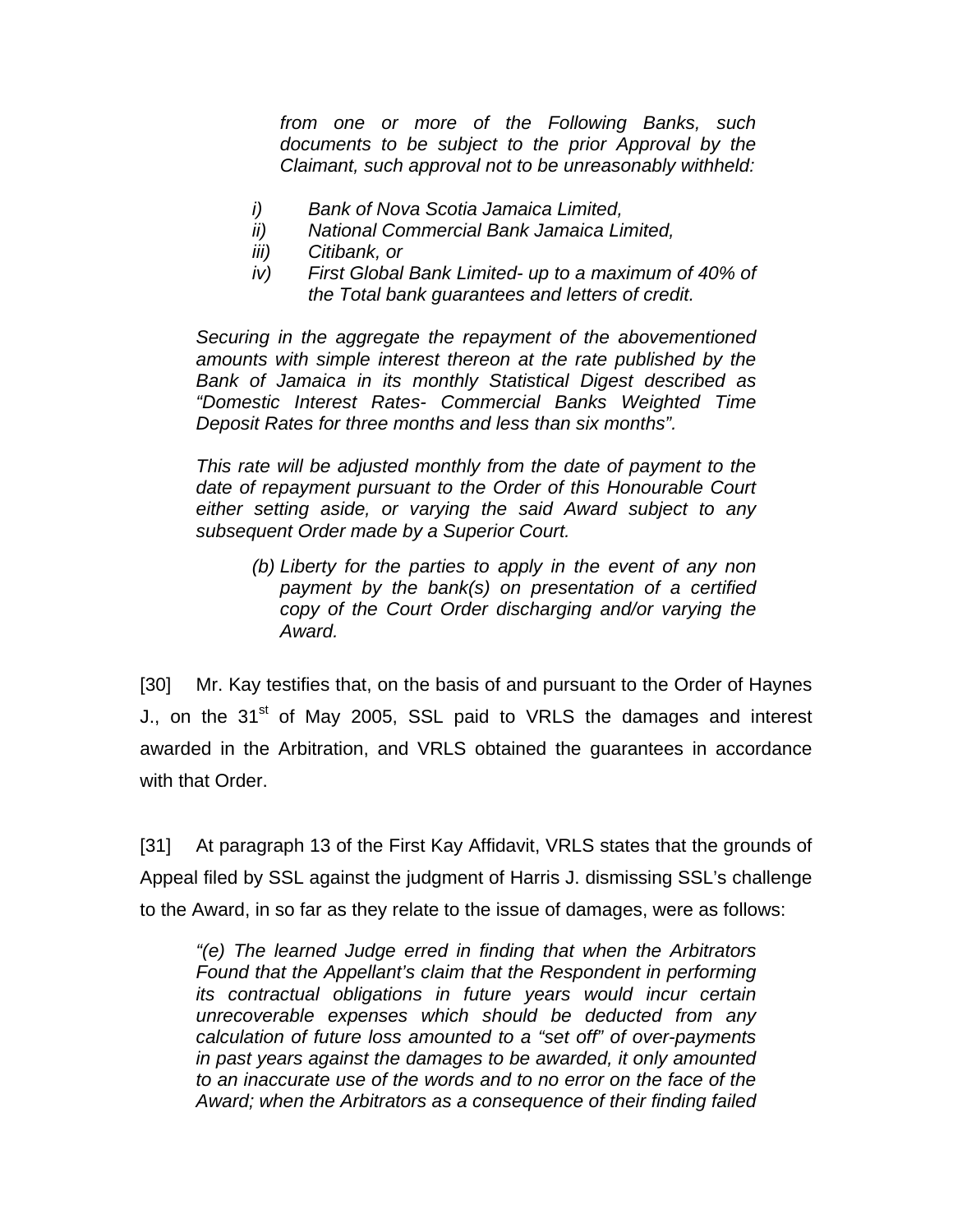*to consider the Appellant's claim in relation to this issue at all and consequently did not deduct these unrecoverable expenses from their Award.* 

*(f) The Learned Judge erred in finding that the principle that in assessing damages against a party who breaks a contract, that the contract breaker is entitled to perform the contract in a manner which is most beneficial to himself, was not applicable to damages for wrongful termination of a management contract for a fixed period of years, when the authorities support the application of this principle to the instant case.* 

*(g) The learned Judge erred in finding that although the Arbitrators failed to give details of the specific amounts which were computed as the base and incentive fee that this could not be considered a violation of the Award as the Arbitrators were guided by the opinion of experts and the Award was therefore made without any error of law appearing on the face of the record; when by not giving these details the Arbitrators failed to properly illustrate whether their starting point was the full base and incentive fees less the costs of earning those fees and then discounting for contingencies in particular the possibility of the early sale of the hotel.* 

[32] Mr. Kay in paragraph 14 then sets out the orders of the Court of Appeal made on the  $12<sup>th</sup>$  December 2008, referred to in paragraph 14 above.

[33] At paragraphs 15 and 16 of the First Kay Affidavit, it is stated:

*15. The Court of Appeal has therefore upheld the Arbitrators' decision and the trial Judge's finding that SSL breached the Management Agreement and is liable to VRLS in damages for that breach. There was no appeal from the decision of the Court of Appeal* 

*16. With regard to the award of damages, the Arbitrators, this Honourable Court and the Court of Appeal have all ruled that the matter which was remitted by the Court of Appeal is a narrow one, being in respect of the only error found, namely for the arbitrators to state whether or not they had taken into account and decided the issue as to whether SSL's contention that certain alleged unrecoverable expenses should or should not be deducted. On all other points relating to damages the Court of Appeal upheld the learned trial Judge's finding that there was no error of law on the face of the record. … .*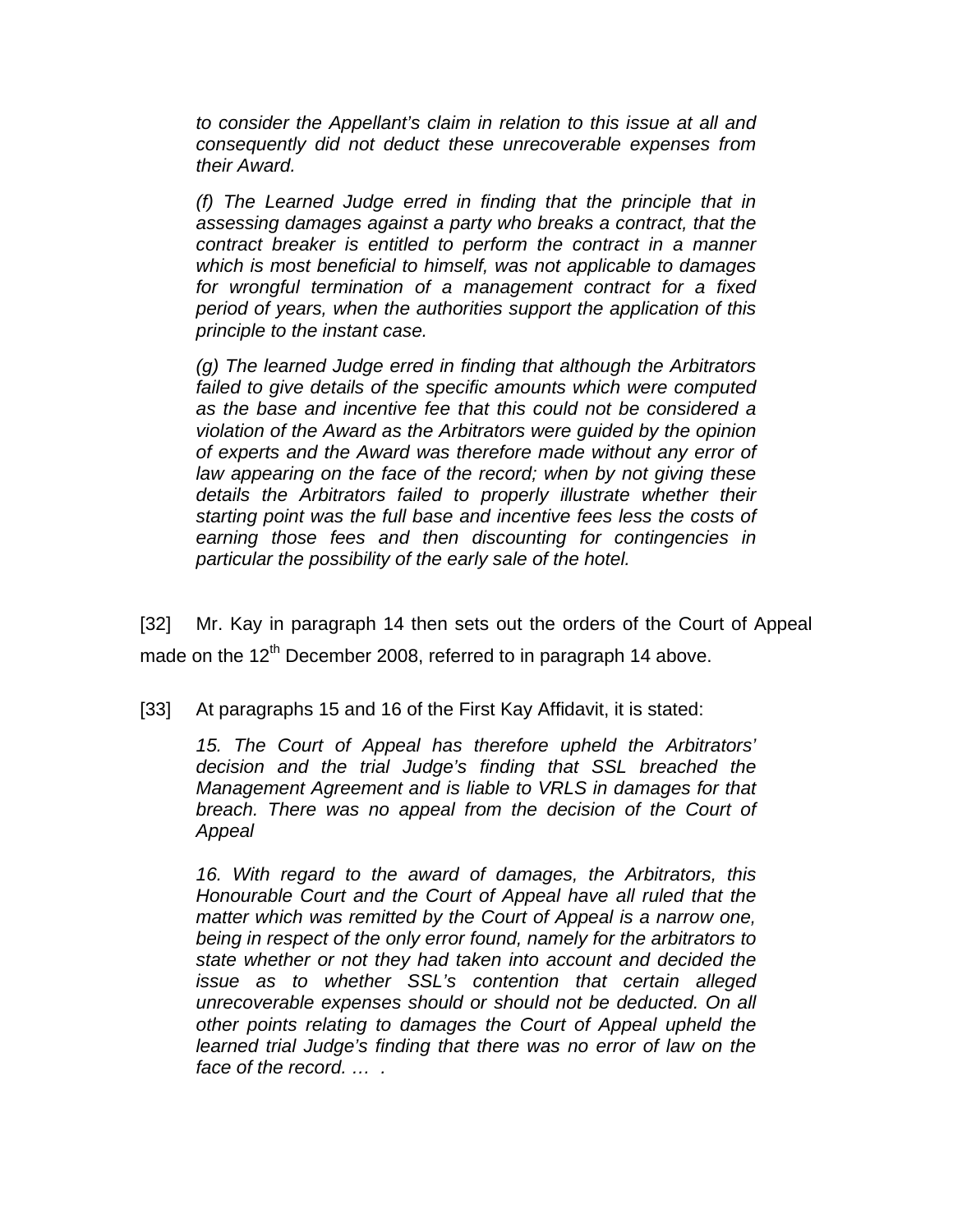[34] In the Second Kay Affidavit, a copy of the Judgment of the Judicial Committee of the Privy Council delivered 7<sup>th</sup> March 2012, in Privy Council Appeal No. 0088 of 2010, is exhibited.

[35] It is in this Judgment that the Judicial Committee of the Privy Council held that the matter remitted by the Court of Appeal to the Arbitrators was a narrow one, being in respect of the only error found, namely, for the Arbitrators to state whether or not they had taken into account and decided the issue as to whether the contention of SSL that certain alleged "unrecoverable expenses" should or should not be deducted.

[36] When one examines the copy of the New Award, dated  $9<sup>th</sup>$  November 2009, DK1, exhibited to the first Kay Affidavit, there is recording of an agreement between the parties through their then Counsel, which agreement is referred to in VRLS' Submissions. Both parties agreed as follows:

*That the review by the Arbitrators upon remission in accordance*  with the Order of the Court of Appeal dated 12<sup>th</sup> December 2008 *shall be limited to a reconsideration of the irrecoverable expenses and thereafter the Arbitrators shall determine whether and if so to what extent they should vary the quantum of damages previously awarded, without prejudice to the exercise of any right of appeal to the Privy Council by Sans Souci Limited.* 

#### **VRLS'S SUBMISSIONS IN SUPPORT OF THE APPLICATION TO STRIKE OUT**

[37] In VRLS's Supplemental Written Submissions dated the  $22^{nd}$  day of May 2012, it is submitted that the current purpose of the present claim is to challenge the rate and period of interest the Arbitrators awarded. That rate and period of interest were awarded in the 16<sup>th</sup> July 2004 Award. SSL challenged that award in the Supreme Court and in the Court of Appeal. VRLS points out that in none of those courts did SSL challenge either the rate or the period of interest.

[38] Further, on the  $7<sup>th</sup>$  March 2012 the Privy Council held that the matter remitted by the Court of Appeal to the Arbitrators was a narrow one, i.e. to do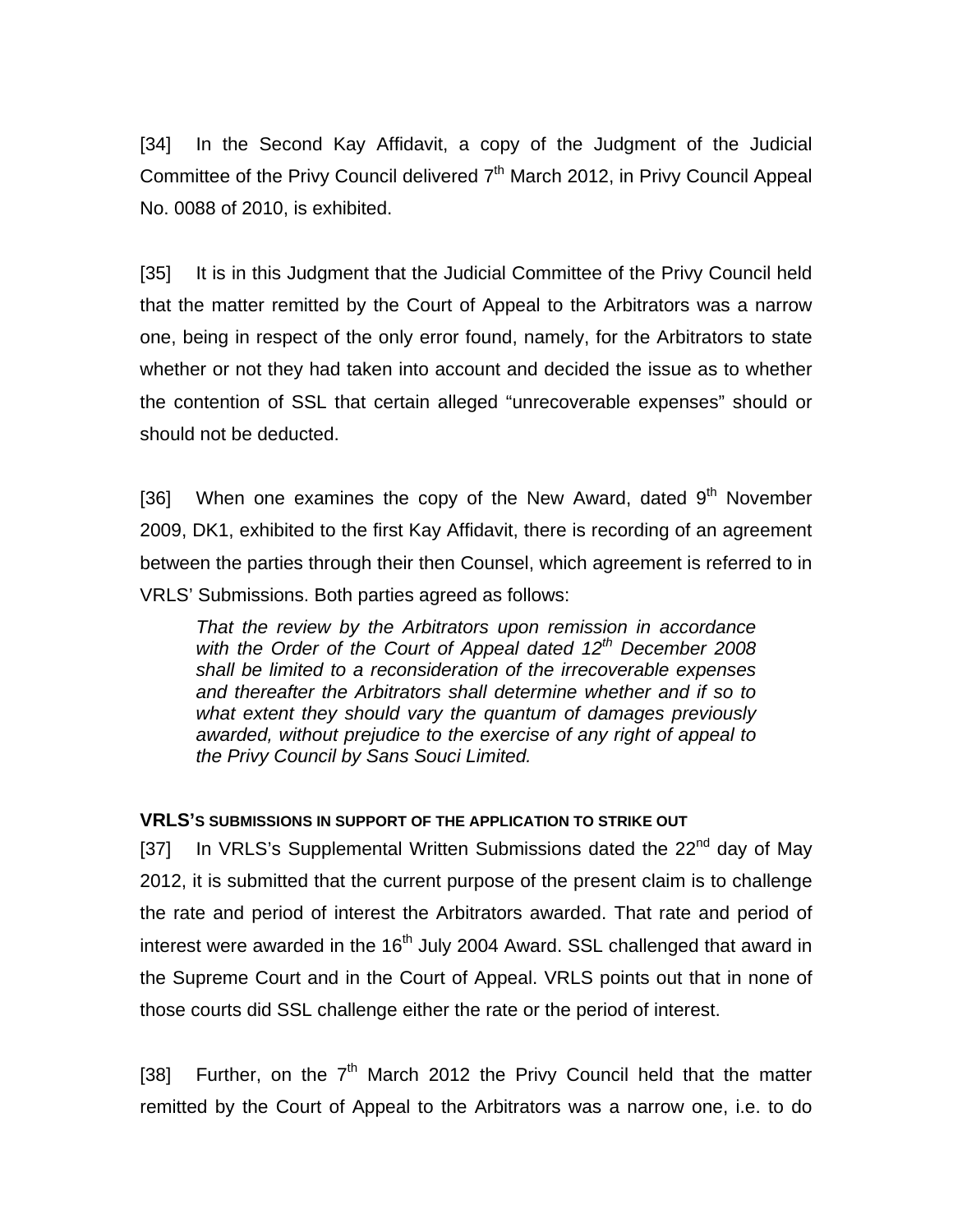with the issue of damages as it related to alleged unrecoverable expenses. VRLS therefore submits that it was therefore clearly not open to SSL to raise the issues of the rate and period of interest and to claim that "the Award published on the  $9<sup>tn</sup>$ November 2009 be set aside pursuant to section 12(2) of the Arbitration Act", since having regard to the scope of the remission, as finally determined by the Privy Council, the Arbitrators could not have considered, and they rightly did not consider those issues on the remission.

[39] VRLS further referred to the decision of the Judicial Committee of the Privy Council in **Thomas v. AG(No. 2)** (1988) 39 W.I.R. 383, where at page 385 d-f, Lord Jauncey stated:

*The principles applicable to a plea of res judicata are not in doubt*  and have been considered in detail in the judgment of the Court of *Appeal. It is in the interest of the public that there should be finality to litigation and that no person should be subjected to action at the instance of the same individual more than once in relation to the same issue. The principle applies not only where the remedy sought and the grounds therefore are the same in the second action as in the first but also where, the subject matter of the two actions being the same, it is sought to raise in the second action matters of fact or law directly related to the subject matter which could have been but were not raised in the first action* 

(VRLS's emphasis)

[40] Queen's Counsel Mr. Richard Mahfood on behalf of VRLS submits that SSL are therefore bound in this action by the principles of res judicata and issue estoppel in respect of the issues of the rate and period of interest awarded as those issues could and should have been raised in the previous court proceedings. VRLS relies upon the authorities of **Henderson v. Henderson**  [1843-60] All E.R. Rep. 378; **Fidelitas Shipping Company Limited v. V/O Exportchleb** [1965] 1 Lloyd's Rep. 223; **Interbulk Ltd. v. Aiden Shipping Company Limited, The Vimiera (No. 3)** [1986] 2 Lloyd's Rep. 75; **Halsbury's**  Law of England, 4<sup>th</sup> Edition Reissue, Volume 16(2), paragraph 962.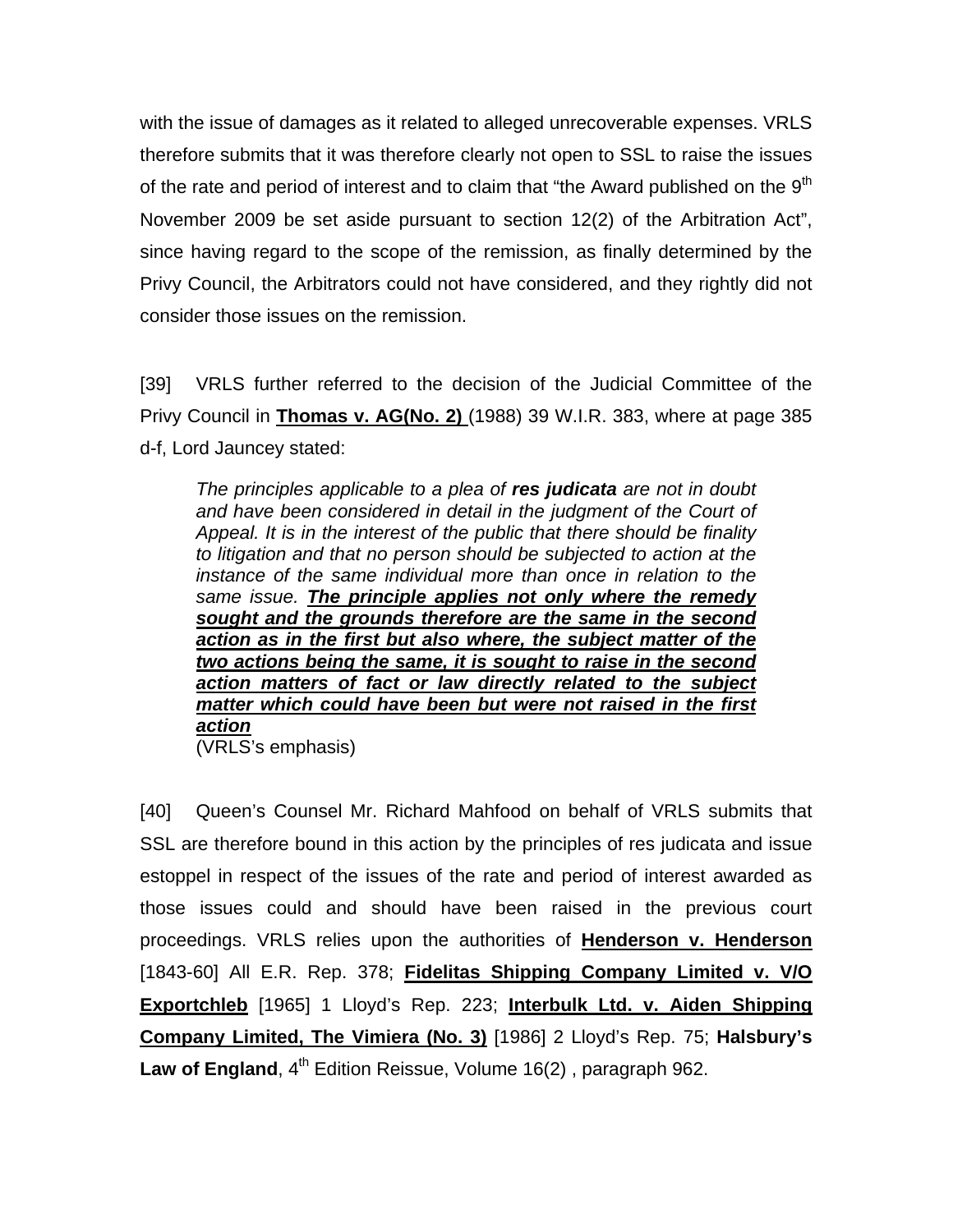#### **SSL'S SUBMISSIONS**

[41] Mr. Goffe submitted on behalf of SSL that the sanction of striking out would be inappropriate as there is no evidence of abuse of process, and that SSL has good prospects of success.

[42] SSL asserts that VRLS has not disputed the legal contention that the arbitrators had no authority to award post-award interest and cite the Court of Appeal's decision in **Marley and Plant Limited v. Mutual Housing Services Limited** (1998) 25 JLR 38, as local authority on that point. However, SSL submits that beyond that, one of the issues in dispute is that of the date of the award. It was Mr. Goffe's submission that the Court cannot properly consider the merits of the application to strike out, and in particular the arguments related to res judicata and issue estoppel, without first adjudicating upon the relevant date(s) of the award in question. The argument continues that this involves a consideration of the merits of the case and would take the matter far beyond the boundaries of an application to strike out for an abuse of process. Mr. Goffe submitted that such an application should only be entertained in clear cases and that this is not such a case.

[43] SSL's Counsel submits that in relation to the issue of the applicable date of the award, the Court could come to one, and only one, of the following conclusions:

- *a. Two awards were made-one on July 16, 2004 and another on October 1, 2009;*
- *b. The Award was made as of November 9, 2009 [erroneously referred to as October 1, 2009 in submissions] (as VRLS appears to contend); or*
- *c. The Award was made as of July 16, 2004 and "re-affirmed" on November 9, 2009 [erroneously referred to as October 1, 2009 in submissions].*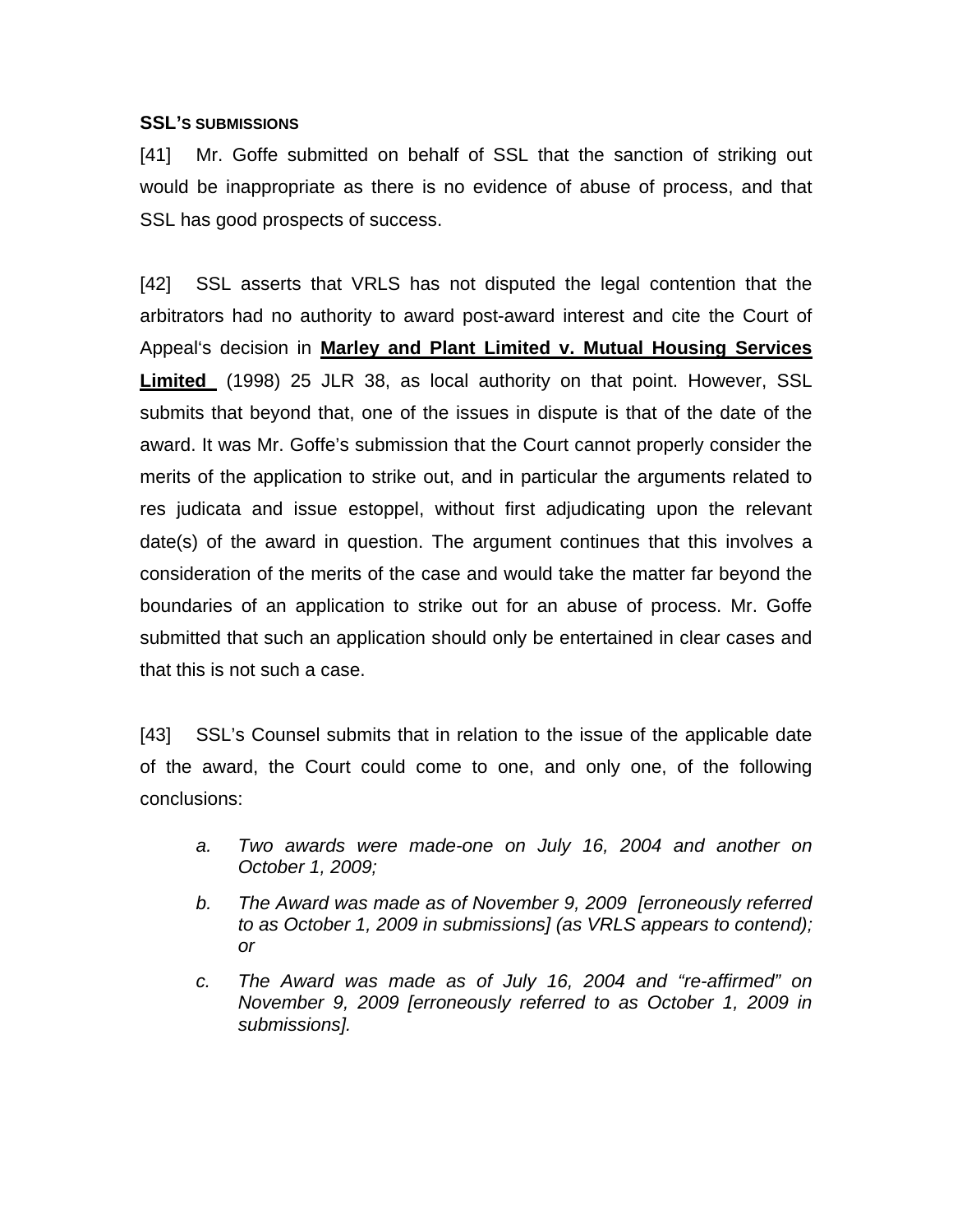[44] SSL submits that conclusion (a) would result in Judgment for the Claimant. This is because, Mr. Goffe contended, an arbitrator cannot make two awards under the same reference. SSL referred to **Russell on the Law of**  Arbitration,  $20<sup>th</sup>$  Edition, at page 310, as authority for the proposition that if an arbitrator makes two awards, each deciding part of the matters referred, and not one entire award on all together, both may be set aside.

[45] SSL submits that conclusion (b) is wholly untenable because it is apparent on the face of the remitted award that the arbitrators did not intend to make an entirely new award. SSL submits that in their New Award, by referring to the "said Award" dated 16<sup>th</sup> July 2004, not specifying an interest rate in the New Award, stating that the Claimant is entitled to damages under the 2004 Award, and then re-affirming the 2004 Award, the arbitrators made it clear that they did not intend to publish a new award, but rather were simply "answering the question remitted to [them] by the Court of Appeal." SSL has argued that the Court of Appeal did not remit any question to the Arbitrators and that what the Court in fact did was to remit the Award for reconsideration. The argument continues that the arbitrators then had a duty to publish a new award after the remission, which duty they clearly, it was submitted, failed to appreciate. If VRLS is contending therefore that conclusion (b) is the one that is correct in law, then the award would, SSL contends, necessarily have to be set aside as the language of the Award would be entirely inconsistent with the law.

[46] SSL submits that an argument contained in paragraph 20 of VRLS's submissions that in 2009 the Arbitrators awarded interest for the period  $16<sup>th</sup>$  July 2004 to  $31<sup>st</sup>$  May 2005 is illogical. The  $16<sup>th</sup>$  July 2004 is, by the arbitrators' own words, the date of their Award. The date of the  $16<sup>th</sup>$  July 2004 has no relevance whatsoever if it is not the date of the award. Therefore any interest after that date is, by definition, post-judgment interest (or post-award interest, SSL submits in this case). The remission by the Court of Appeal, Mr. Goffe strongly submits, could not convert what was once post-award interest to pre-award interest.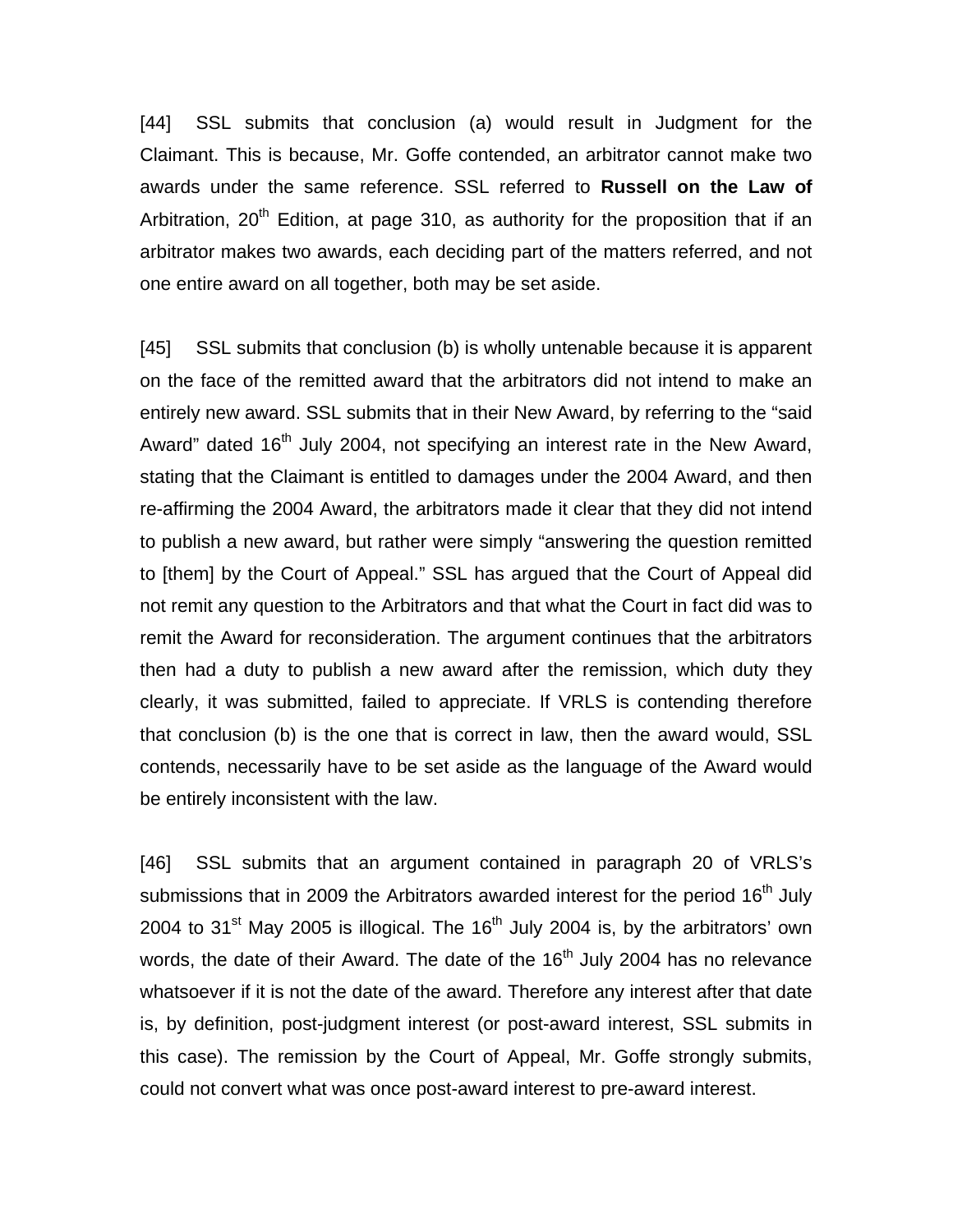[47] If however the Court arrives at the conclusion that conclusion (b) is the correct one, SSL submits that it would then automatically be entitled to a refund of interest paid before the Award was made on the basis that VRLS could not be entitled to receive interest on the sum awarded *prior* to the Award being made.

[48] SSL submits that conclusion (c) therefore appears to be what the arbitrators had in mind, and SSL base that submission on the language of the Award on remission.

[49] SSL goes on to submit that, if that is the case, the Court would need to determine whether the Award, as "re-affirmed" is a valid Award on remission.

[50] SSL contends that the re-affirmed Award is not a valid one on remission. It submitted that the case of **Johnson v. Latham** (1851) 20 L.J.Q.B. 236, is authority for the proposition that an award following remission should embrace every matter originally referred (preferably by way of repetition of the original award), and can only confirm the first award in terms as to matter not remitted. This supports the principle that an award must be "one entire and complete instrument in itself". Reference was also made to the Privy Council's decision in **Michael Carter (trading as Michael Carter Partnership) v. Harold Simpson Associates (Architects) Ltd.** [2004] U.K.P.C. 29, where **Johnson v. Latham** is referred to.

[51] It was Mr. Goffe's submission that the Award is unenforceable in its present form and that an action to set aside an award that is bad in law cannot be an abuse of the process of the Court. Reference was made by Mr. Goffe to **Margulies Bro's Ltd. v. Dafnis Thomaides & Co. (U.K.) Ltd** [1958] 1 All E.R. 777.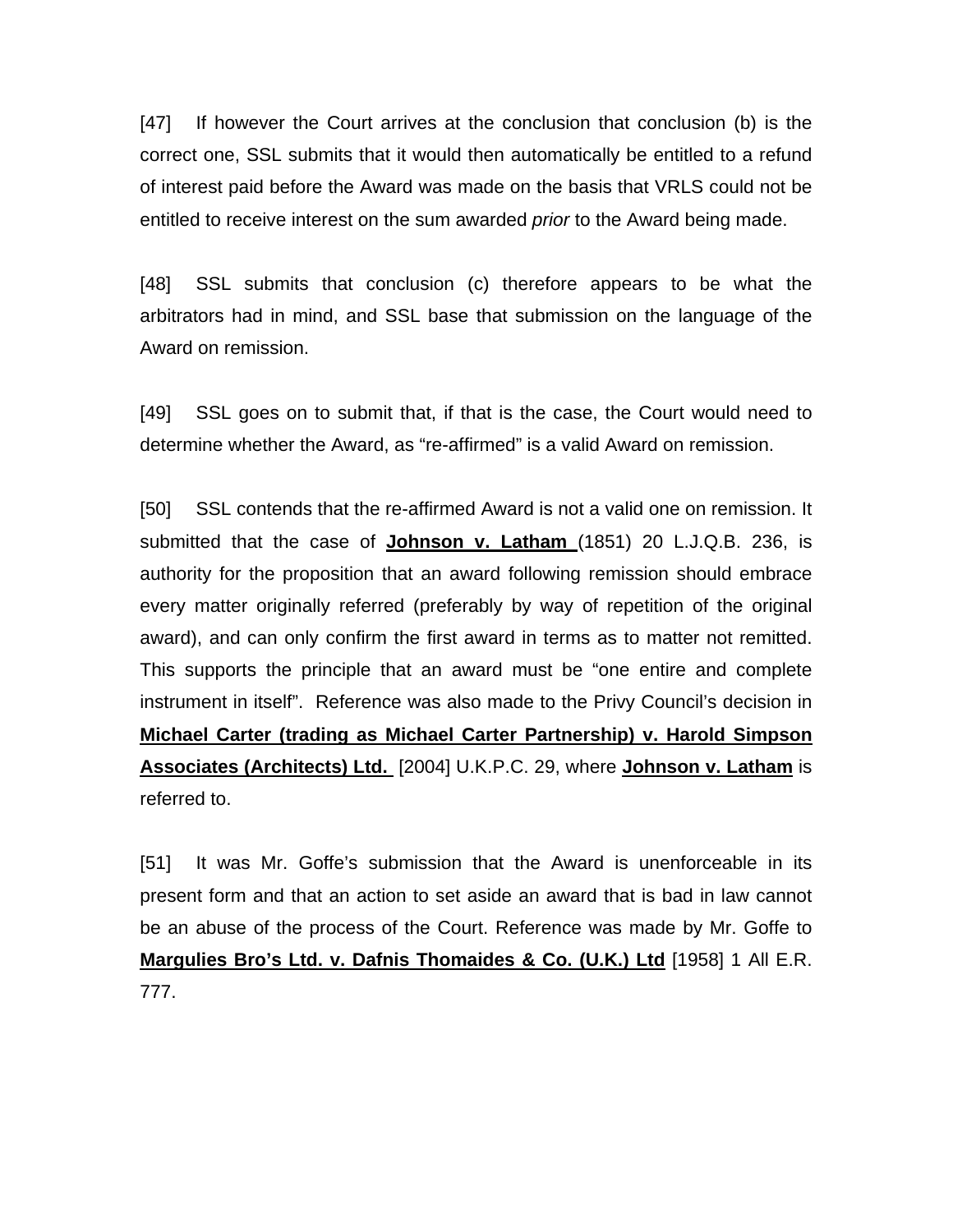[52] SSL submits that even if VRLS were to succeed on the point of *res judicata* with respect to the challenge on the interest, there would still be an unenforceable award on grounds that are not affected by estoppel.

[53] SSL submits that the concepts of *res judicata* and *issue estoppel* have no applicability to this case. In relation to *res judicata*, Mr. Goffe submits that for *res judicata* in its strict sense to apply, the cause of action between identical parties would have to have been determined conclusively in earlier proceedings. It is contended that that is not the situation here.

[54] It was submitted that in the case at bar, the only available argument is that issue estoppel applies to bar SSL from raising issues that it could have raised in earlier proceedings. However, it was submitted that the law in relation to estoppel has developed far beyond what VRLS has submitted to the Court. Reference was made to **Specialist Group International Ltd.v Deakin and another** [2001] All E.R. (D) 287 (May). Mr. Goffe argued that the **Specialist Group** case, shows that a mechanistic approach is not appropriate in circumstances such as the present. Mr. Goffe submitted that Rimer J. found that although the Claimant had an opportunity to raise a particular issue in earlier proceedings, that did not mean that it was necessarily an abuse of process. The Defendant needed to establish more than that there was an earlier opportunity to raise the point in order for the later proceedings to be considered an abuse of the process of the Court. Rimer J's decision was upheld on appeal.

[55] However, the matter does not rest there. SSL's Counsel goes on to submit that the issue is not whether SSL had an opportunity to challenge the award of interest on this specific point in prior proceedings. Instead, the issue is whether the arbitrators had the jurisdiction to make the determination that they did. Mr. Goffe submits that in each of the cases that VRLS has cited in support of this application, the issue that the party was stopped from pleading was one that was an ingredient, or a 'condition' of their cause of action. It was, the submission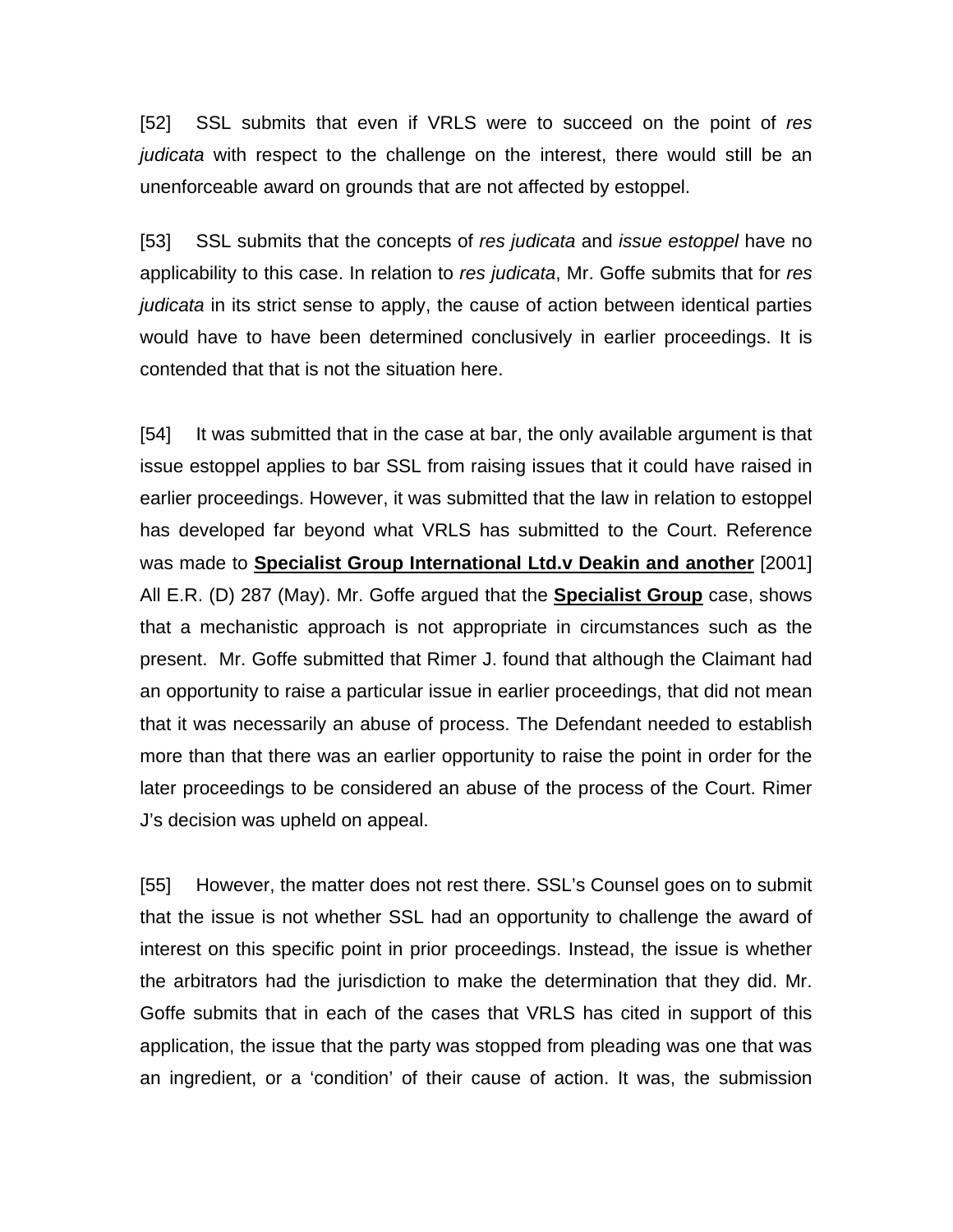continues, some issue of fact or law joined between the parties that could have been raised at an earlier time. It is submitted that that is not the case here. SSL's argument is that the arbitrators acted *ultra vires* when they awarded post-award interest at commercial rates and therefore the award itself is wholly unenforceable. This is a matter therefore that SSL contends goes to the issue of jurisdiction.

[56] It was further submitted that the law is clear and settled that jurisdiction that is derived from statute cannot be conferred by way of estoppel or consent. Either the relevant body has the requisite jurisdiction or it does not. Reference was made to the case of **Farquharson v. Morgan** [1891-94] All E.R. 595, where it was held that where want of jurisdiction is apparent on the face of the proceedings the grant of a writ of prohibition is as of course, and the applicant cannot be precluded by any consent or acquiescence in the exercise of the jurisdiction.

[57] In conclusion, SSL submits that the Court must consider, first and foremost, whether the Claimant has an arguable case that the award is bad on its face and unenforceable. In doing so it is submitted that the Court should consider the position the parties would have been in had the arbitrators followed the guidance in **Johnson v. Latham** and repeated the terms of the original award in relation to matters not remitted to them. In relation to interest, whether the words "from the date of the award" refer to 2004 or 2009, the result is the same to SSL. If it refers to 2004, then the Award must be set aside in accordance with the principle in **Marley and Plant v. Mutual Housing**. Alternatively, if the words refer to 2009, and the award is nonetheless valid, then interest would start to run from 2009, but since the award was paid in 2005, no interest would have accrued and become payable to VRLS.

[58] Mr. Goffe submits that it is only after it has been determined that the award is enforceable will the arguments related to issue estoppel be relevant.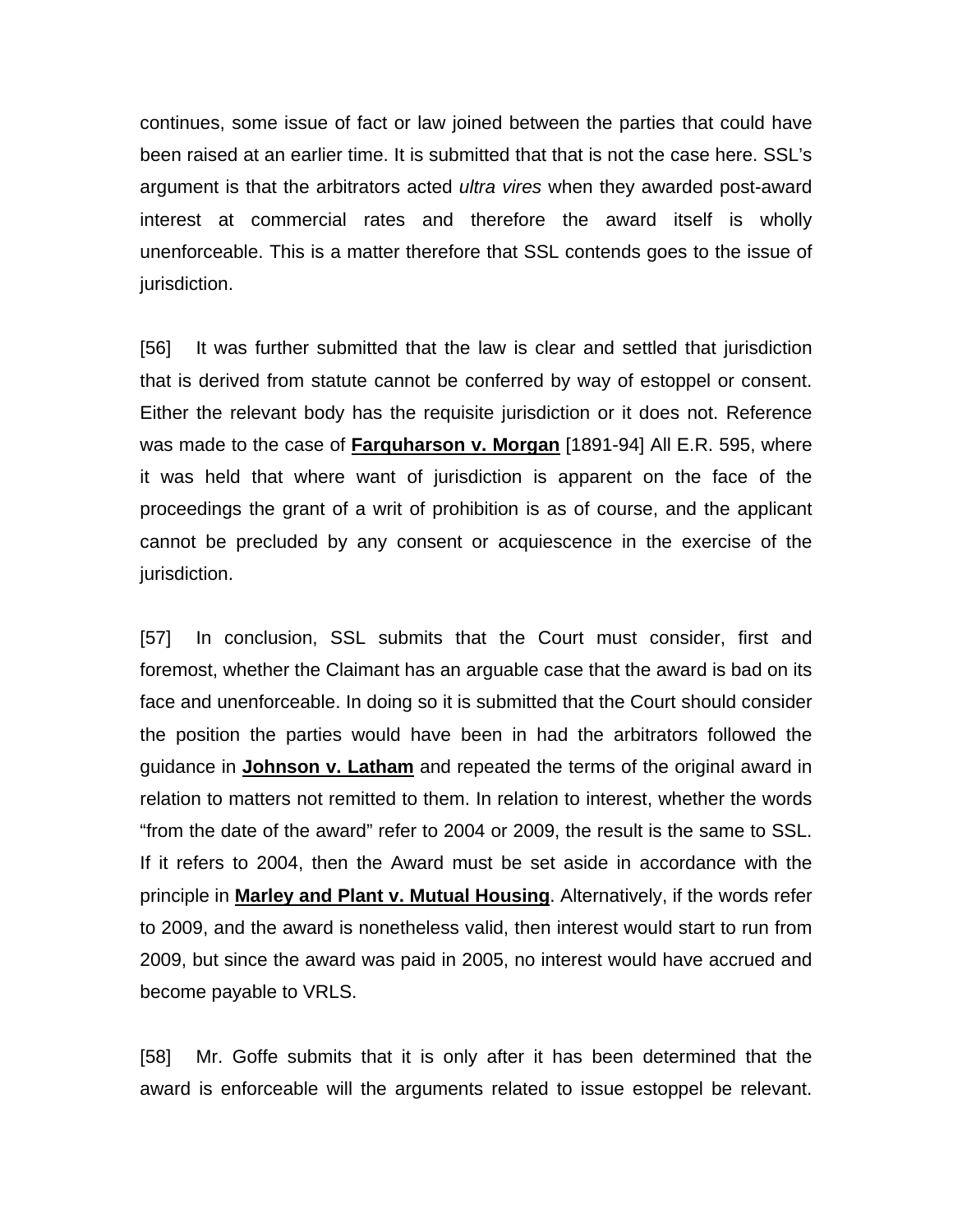The Court would need to determine whether the fact that SSL could have raised this specific jurisdictional point in earlier proceedings means that doing so now amounts to an abuse of the process of the Court.

[59] In reply, Dr. Barnett on behalf of VRLS referred to **Russell on Arbitration**, 18<sup>th</sup> Edition, Appendix 6, Form 37 B. This Form reads as follows:

*37. Award made after the Original Award has been Remitted for Reconsideration…..B. Where original award confirmed [Recitals and Preamble as in "A"]*

- *1. Do hereby award and declare that I see no reason to alter the amount of the said damages, and do, therefore, hereby confirm my former award, and direct it to stand as to [the said damages].*
- *2. Do hereby award and direct, that the said CD do pay and bear the costs of this my second award, and also do pay to the said AB his costs of and incidental to this second reference. In witness whereof, etc.*

[60] It was Dr. Barnett's submission that this Form demonstrates that what the Arbitrators did was wholly permissible.

[61] Mr. Goffe on the other hand submitted that Form A is the appropriate Form since the Arbitrators were compelled to amend their award. He was prepared to concede that the Form B may be appropriate where no amendment is required. However here in this case he submits that the award did require amendment. He says that this is so because here the Award required amendment and reconsideration since the Arbitrators sought to re-affirm an award of interest that was unenforceable because it was unclear and made outside their jurisdiction. Form A. states as follows:

## *37. Award made after the Original Award has been remitted for reconsideration*

*A. Whereas on the ….day of …. 19 , I, the undersigned XY, made an award in pursuance of a submission to arbitration between AB and CD, dated the… day of….19….*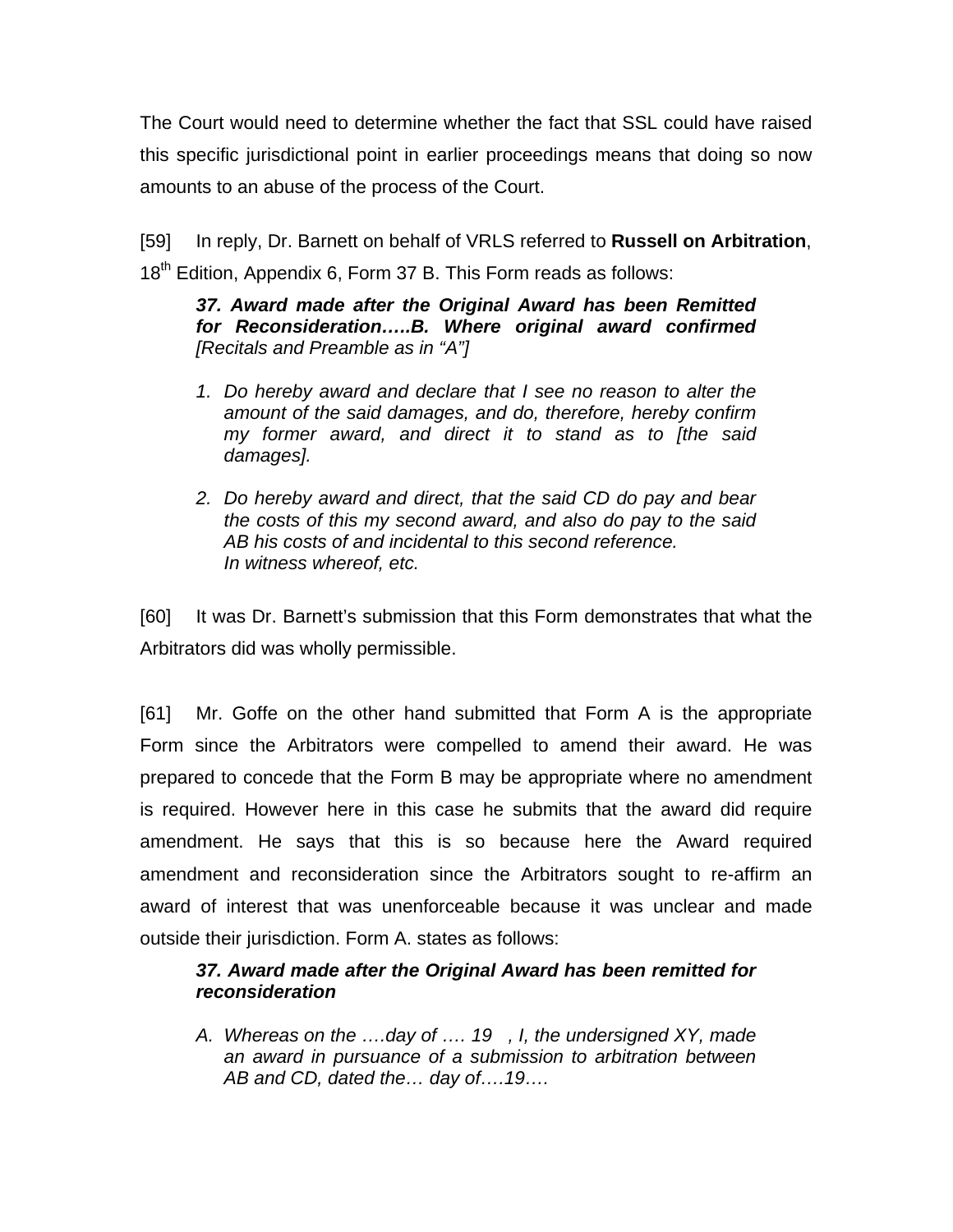*And whereas by an order of the Queen's Bench Division of the High Court of Justice made the ….day of …19…, the matters referred to me by the said submission [or state which of them] were remitted to me for consideration, and by the said order the costs of the further reference and award were to be in my discretion.* 

*Now I, the said XY, having taken upon myself the burthen of this*  further reference, and having duly considered the further *allegations and proofs made and adduced by the said parties, and having, in pursuance of the said order, reconsidered the matters referred to me [or the matters remitted to me by the said order]* 

- *1. Do hereby award and determine [set out any alteration or amendments in the first award due to the reconsideration of the matters remitted].*
- *2. Do hereby direct that the said CD shall pay and bear the costs of this my further award and also pay to the said AB [deal with the costs of the reference]. Made and published by me this … day of ….. Witness, PQ. XY.*  (My emphasis)

#### **RESOLUTION OF THE ISSUES**

[62] I think it is important to go back and examine the nature of the arbitration proceedings. Clause 13 of the Agreement between the parties provided for differences between the parties to be referred to arbitration. The submission is a submission to arbitration under the provisions of the Arbitration Act. This submission or reference arose from agreement between the parties, it was based upon a consensual arrangement. Section 4(h) of the Arbitration Act provides that the award to be made by the arbitrators or umpire shall be final and binding on the parties. So the parties by their agreement to submit to arbitration under the Arbitration Act have agreed that the award made by the arbitrators or umpire shall be final and binding. However, by virtue of section 11 of the Act the Court is empowered to "remit the matters referred, or any of them, to the reconsideration of the arbitrators or umpire." As stated in the recent Privy Council decision in March 2012, "Some error or oversight must have occurred which resulted in the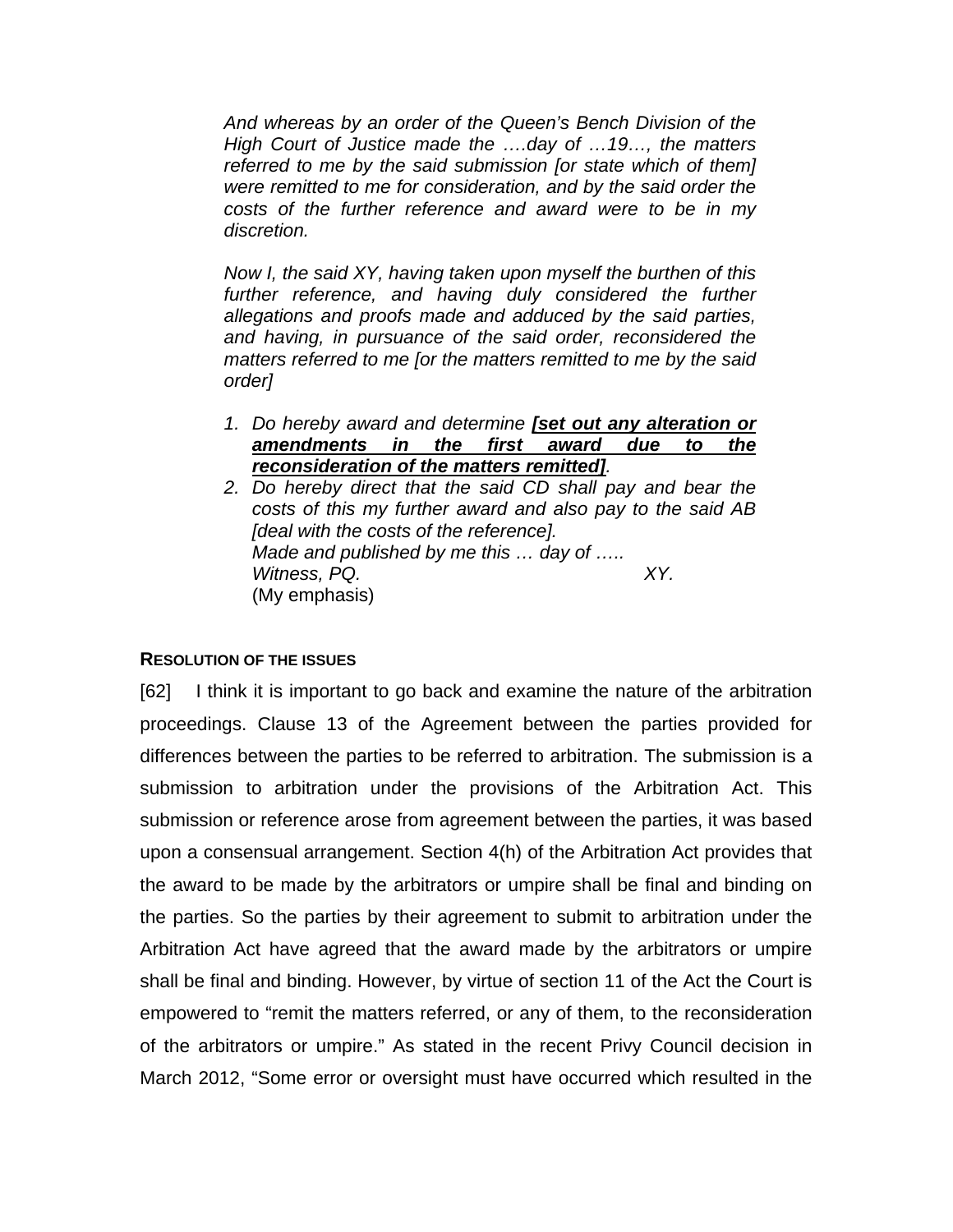tribunal failing to complete its task and justifies reopening what would otherwise be a conclusive resolution of the dispute." (My emphasis)

[63] An arbitration award can be set aside or remitted on the ground of error of law on the face of the record.-see **Marley v. Plant** and the cases there cited, also **Farquharson v. Morgan**.

[64] An arbitration award can also be set aside where the arbitrators have exceeded their jurisdiction. In **Timber Shipping Company SA v. London and Overseas Freighters** [1971] 2 All E.R. 599, an award of interest from the date of the award until payment was set aside on the grounds that the arbitrators had exceeded their jurisdiction.

[65] Mr. Goffe sought to argue that if it is that the arbitrators made two awards, one on July 16 2004, and another on November 9, 2009 they can both be set aside because an arbitrator cannot make two awards under the same reference. I agree with Dr. Barnett that there is no merit whatsoever in that argument. I am also of the view that this point of law is clear, it does not at all have to await trial, and can and must be examined by the Court upon this application. The extract from **Russell on Arbitration**, at page 310 has no relevance here. What that paragraph is speaking about is where on the original reference two awards are made. Where there is a remission the consensual position of the reference is now altered by the remission, because if an error has been made and any aspect of the matter is remitted, the arbitrators must make another award in response to the remission. This is borne out by the language used in the Form B at Appendix 6 of the **Russell on Arbitration**, for example reference to "original award" and "former award" and to "second award".

[66] I agree with Queen's Counsel Mr. Mahfood and Dr. Barnett that an Award made upon remission along the lines of Form B was clearly appropriate, since what the Arbitrators did was to confirm the original award. I also agree that Mr. Goffe's argument that Form A is applicable, is a new argument that has never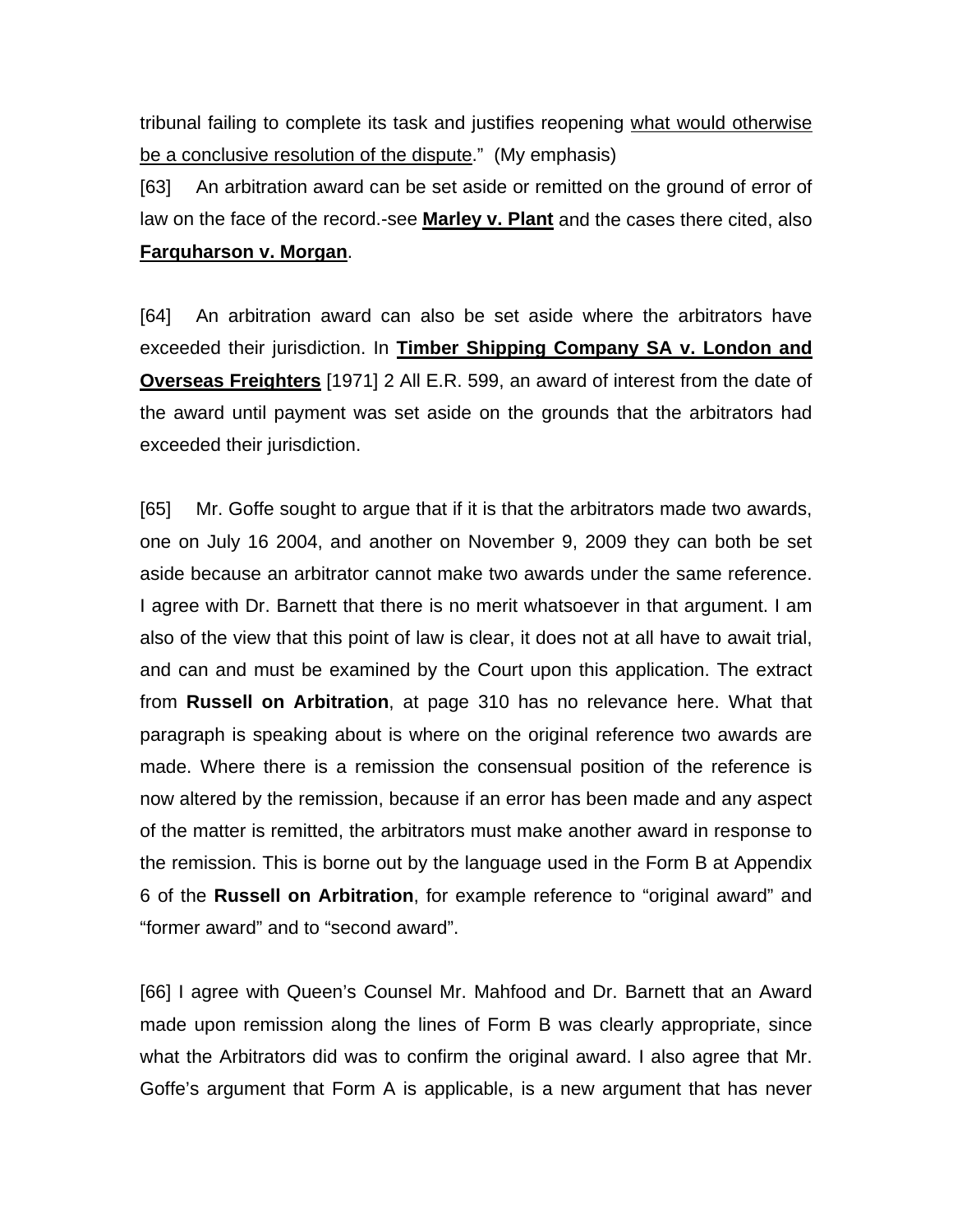been pleaded or argued previously. It is quite clear that there is no merit whatsoever in the latest (unpleaded) argument raised by SSL, that the arbitrators should have amended the award to deal with the issue of interest.

[67] I disagree with Mr. Goffe that the case of **Johnson v. Latham** is authority for the proposition that an award following remission should embrace every matter originally referred, preferably by repetition of the original award and can only confirm the first award in terms as to matters not remitted.

[68] Mr. Goffe conceded that his argument that the arbitrators should have repeated the Original Award, including the words about interest, is more a matter of form and not so much about substance. However, in any event, Form B and the case of **Michael Carter** make it quite clear that where the Arbitrators are simply confirming the original award, there is no necessity to repeat every word of the original award and the arbitrators would be unable to alter the parts of the original award which were not remitted to them. It was stated at paragraph 19 of the Privy Council's decision in **Michael Carter**:

*19. The Court of Appeal, in a judgment delivered by Forte P., said that the amended award was not a new award. It was amended to put it into enforceable form, that is to say, it was the same award in a better form. Their Lordships agree. There is no rule that a remittal under section 11 necessarily means that the award ceases to have any effect and that the parties start with a clean sheet. The general principle is that the powers and duties of the arbitrator cannot exceed what is necessary to give effect to the order for remittal. If the award is remitted for one specific purpose, such as to amend a name, the arbitrator has no power to amend the award in any other way: see Howett v. Clements (1845) 1 CB 128.*  (My emphasis)

[69] Then at paragraph 23, having discussed a number of the exchanges which took place in **Johnson v. Latham** upon which SSL also rely, their Lordships stated:

*23. The conclusion their Lordships draw from these exchanges is that on any view, the remittal of the award does not deprive it of*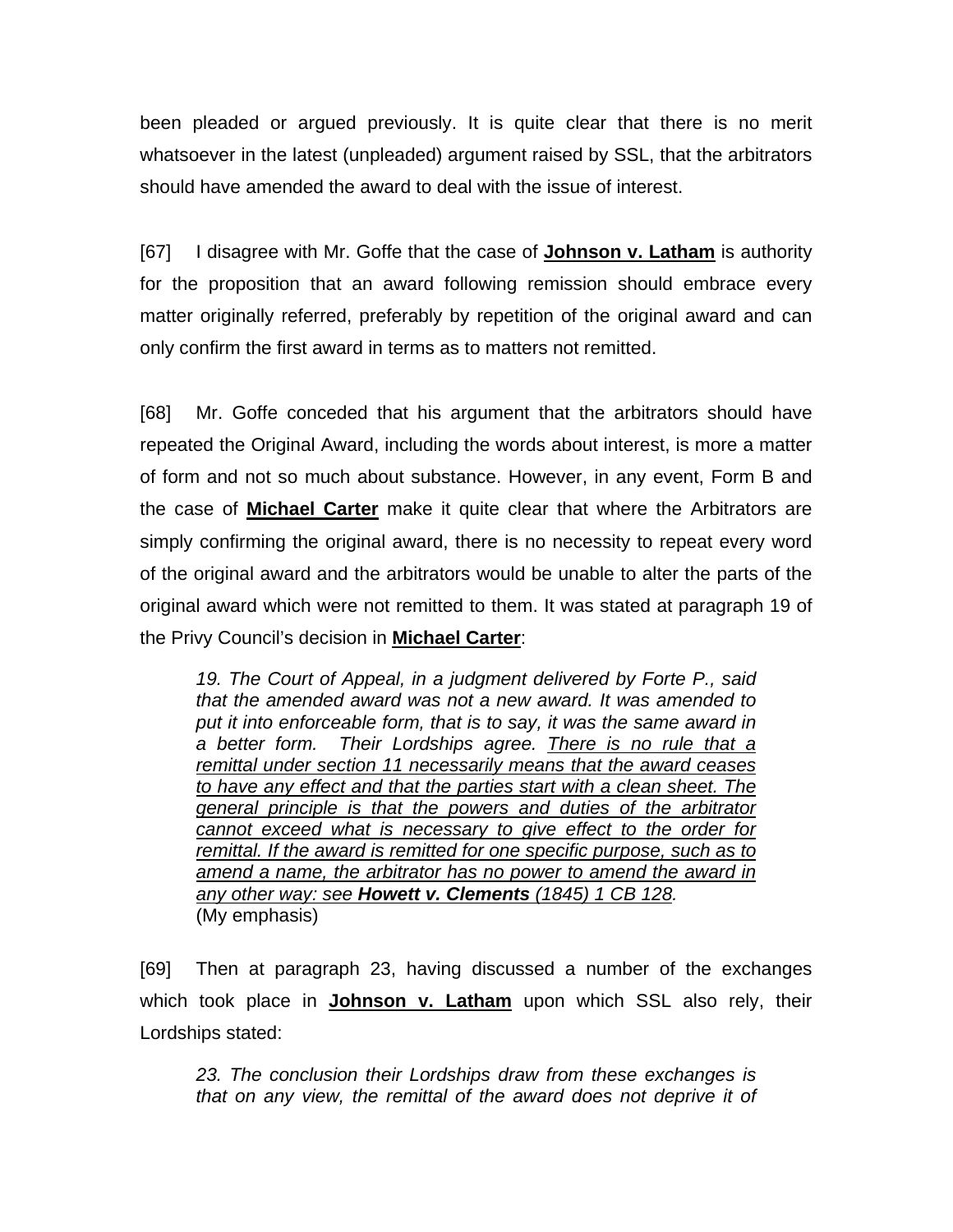*legal effect. It continues to operate so as to make the arbitrator functus officio, unable to alter his award, on those matters which were not remitted. In the judgment, at p 240, Erle J allowed the objection to the allocutur because "the discretion of the arbitrator over the costs of the reference and award is to be exercised at the close of the reference". This only finally happened when the new award was made. But that does not mean that the old award had ceased to have any effect. On the contrary, "the arbitrator might not alter his first award upon any matter not referred back". In Russell on Arbitration (18th ed) p.409 the effect of Johnson v. Latham was*  said to be that "the part not remitted will continue valid. Their *Lordships agree.*  (My emphasis)

[70] In my judgment, the Awards of the arbitrators are not in their present form unenforceable as argued by Mr. Goffe.

[71] In the Privy Council's decision as recently as March 2012, Privy Council Appeal No. 0088 of 2010, their Lordships made it crystal-clear that only the very narrow issue of the way in which the Arbitrators had dealt with, or failed to deal with, the unrecoverable expenses, was remitted to the Arbitrators. Indeed, they made it clear that the Arbitrators were right to reject SSL's attempt to introduce new challenges to the assessment of the gross future management fees. At paragraphs 10, 11 and 18 of the Judgment, it was stated:

### *The appeal: the scope of the remission*

10. Section 11 of the Arbitration Act empowers the Court to "remit" *the matters referred, or any of them, to the reconsideration of the arbitrators or umpire". This statutory power has its origin in section 8 of the English Common Law Procedure Act 1854. It exists in order to enable the tribunal, which would otherwise have been functus officio from the publication of its award, to address issues which were part of the submission to arbitration but were not resolved, or not properly resolved, in the award. Leaving aside the perhaps anomalous category of cases in which an award has been remitted on the ground that fresh evidence has become available since it was made ,the essential condition for the exercise of the power is that something has gone wrong with the proceedings before the arbitrators. Some error or oversight must have occurred which resulted in the tribunal failing to complete its task and justifies*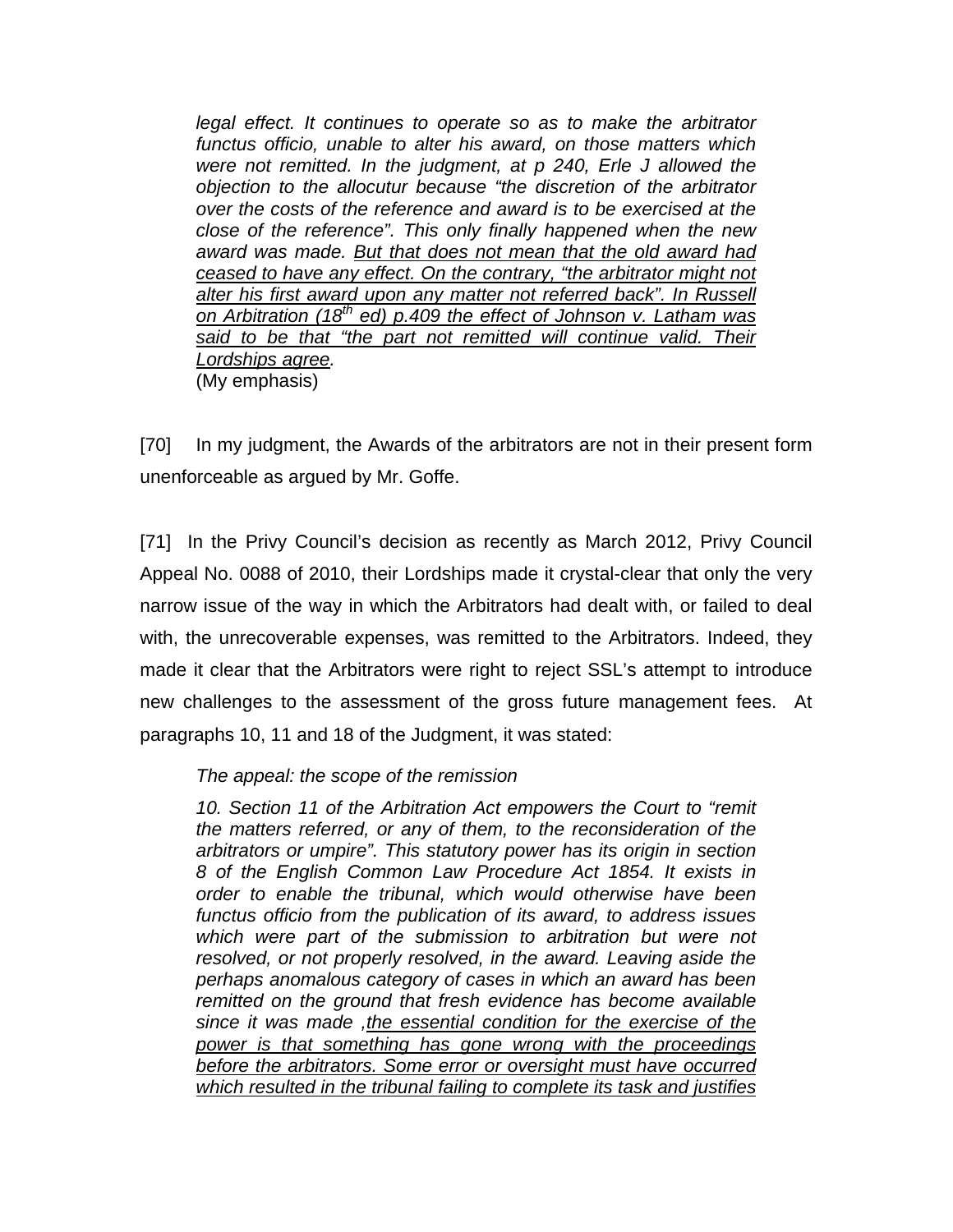*reopening what would otherwise be a conclusive resolution of the dispute.* 

*11. It is apparent from the reasons given by the Court of Appeal in December 2008 that, in ordering a remission, they were concerned only with the way in which the arbitrators had dealt with, or failed to deal with, the "unrecoverable expenses"….* 

*… No other matter is identified by the Court of Appeal as warranting a remission. Indeed, no other criticism was made of the way in which the arbitrators had dealt with damages.* 

*….. 18. The arbitrators were right to reject the Proprietor's attempt to introduce new challenges to the assessment of the gross future management fees in February 2009, and the Courts below were right to endorse their decision.*  (My emphasis)

[72] In my judgment, since the issue of post-award interest, or indeed, interest generally was not the subject of remission to the arbitrators for their reconsideration, then the original award was conclusive on the issue of interest and remained valid. It remained final and binding upon the parties.

[73] The significance of the award being valid is that it creates an estoppel in relation to the matters which it deals with and prevents either party from pursuing those matters in subsequent proceedings. In **Russell on Arbitration**, 21st Edition, at paragraph 6-201, the principles are neatly summarised, with reference being made to **Fidelitas Shipping Company Limited v. V/O Exportchleb** [1965] 1 Lloyd's Report 223, and **Henderson v. Henderson** cited by VRLS's Attorneys. It is stated as follows:

*To the extent that a cause of action has been decided by the award, a party will be prevented from asserting or denying, as against the other party, its existence or non-existence in subsequent proceedings. Any attempt to do so may be met by a plea of res judicata. Where one or more issues have previously been determined, albeit that the cause of action is different, a party will again be prevented from seeking to contradict the earlier* 

*...*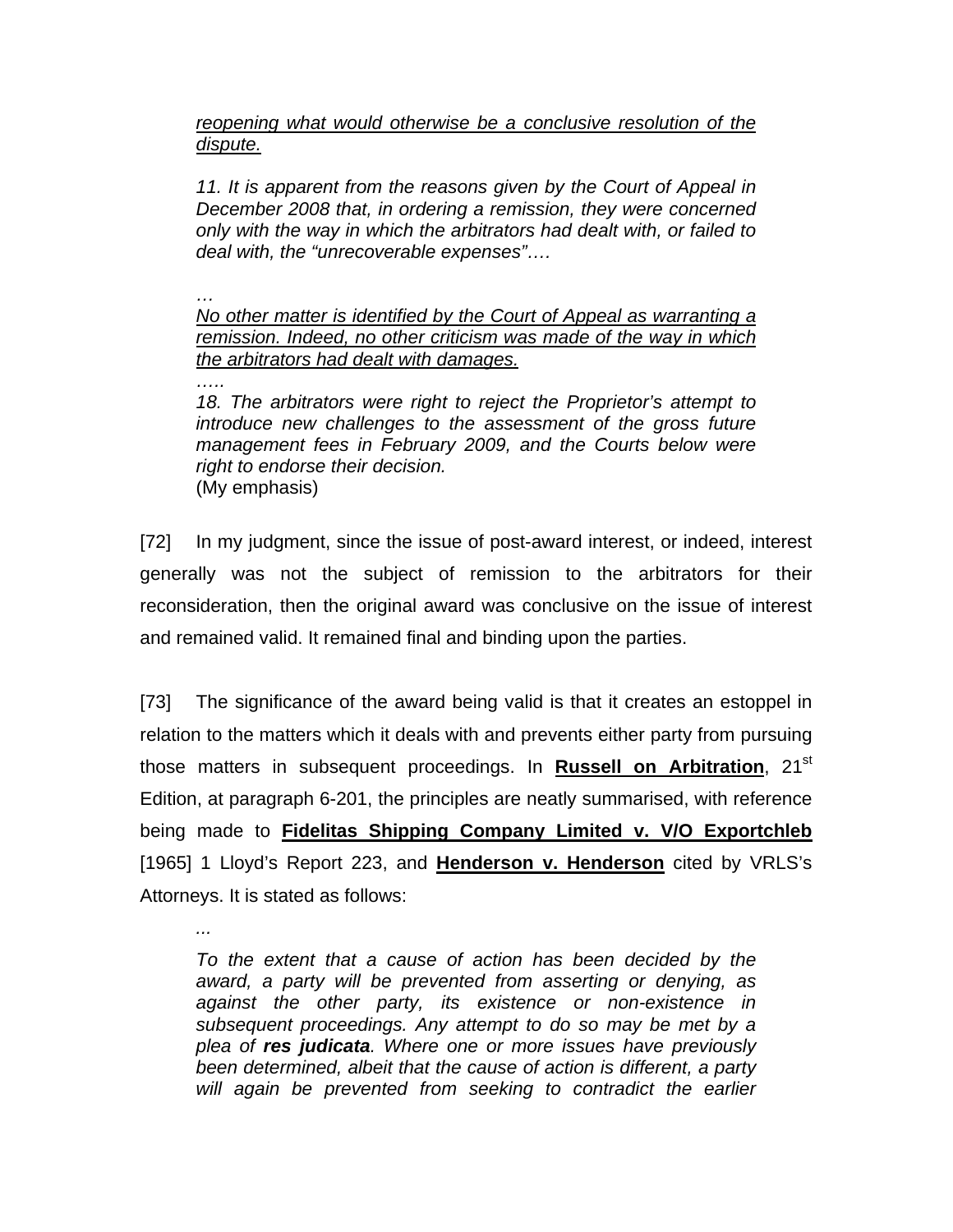*findings on those issues on the basis of "issue estoppel". Further, the principle of issue estoppel has been extended to prevent issues being raised in subsequent proceedings which could and should have been raised in the earlier proceedings, i.e. those issues which properly belong to the subject of the earlier proceedings. This principle has been specifically applied to arbitrations.* 

[74] I set out as still instructive the time-honoured words of Wigram V-C, uttered as long ago as 1848, in **Henderson v. Henderson** [1843-1860] All E.R. 378. at 381 I -382 A:

*…I believe I state the rule of the court correctly, when I say, that where a given matter becomes the subject of litigation in, and of adjudication by, a court of competent jurisdiction, the court requires the parties to that litigation to bring forward their whole case, and will not (except under special circumstances) permit the same parties to open the same subject of litigation in respect of matter which might have been brought forward as part of the subject in contest, but which was not brought forward only because they have, from negligence, inadvertence, or even accident, omitted part of their case. The plea of res judicata applies, except in special case, not only to points upon which the court was actually required by the parties to form an opinion and pronounce a judgment, but to every point which properly belonged to the subject of litigation and which the parties, exercising reasonable diligence, might have brought forward at the time.*

(My emphasis)

[75] The case of **Thomas v. AG (No. 2)** (1988) 39 W.I.R. 383, cited by VRLS is also instructive on the question of res judicata. I think it is worth noting that these matters of res judicata and issue estoppel are matters having to do with public policy. As Lord Bingham stated in **Johnson v. Gorewood** [2001] 2 WLR 72, at page 89H, "The underlying public interest is…that there should be finality in litigation and a party should not be vexed twice in the same matter. This public interest is reinforced by the current emphasis on efficiency and economy in the conduct of litigation, in the interest of the parties and the public as a whole." It is also my view that the correctness of a legal point that a party may have omitted through inadvertence or by accident to raise, does not without more affect the applicability of these principles. In my judgment it therefore does not matter, and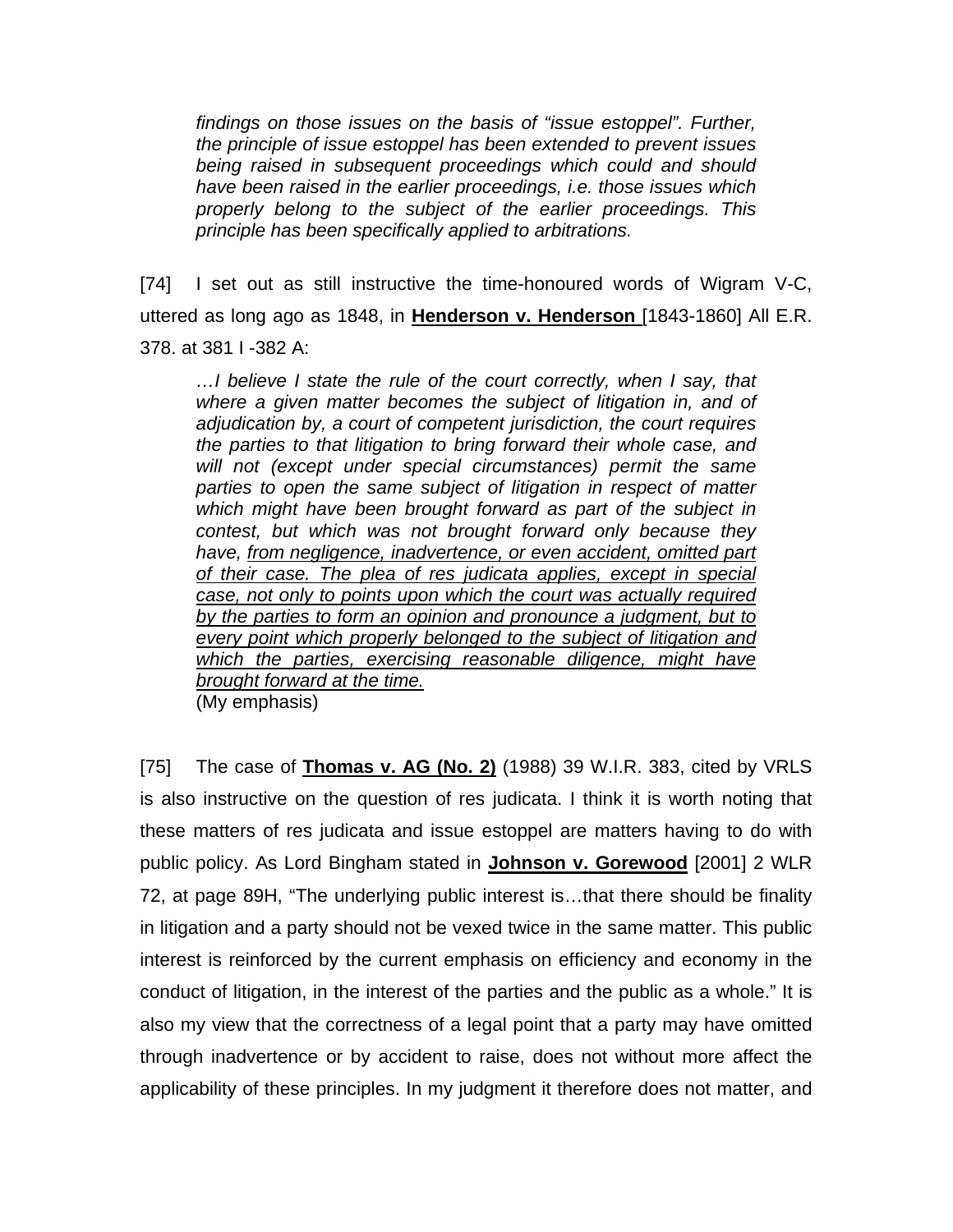is not relevant, for the purposes of deciding the matter of issue estoppel or res judicata, for me to determine whether the Arbitrators had power to award postaward interest and I have deliberately refrained from examining that issue.

[76] As stated by VRLS's Attorneys in their written submissions filed 22<sup>nd</sup> Mav 2012, the current purpose of this claim is to challenge the rate and period of interest awarded under the  $16<sup>th</sup>$  July 2004 Award. However, many years ago, SSL challenged that 16<sup>th</sup> July 2004 Award upon a number of bases, setting out terms of the Award, including detailed reference to the section that dealt with interest. SSL challenged the Award on all sorts of bases, including the grounds of error on the face of the record, error of law, and the arbitrators having misconducted themselves. Whilst interest was mentioned in the Fixed Date Claim Form in the 2004 HCV 2161 claim, and the rate of interest was stated to be disputed in the enforcement claim, SSL did not ultimately in any of these several law suits mount any attack or challenge on either the rate or period of interest.

[77] SSL has had the opportunity from as far back as 2004 to have challenged the part of the original award relating to interest. The matter of interest, being calculable on the damages awarded in the 2004 Award, was an issue that properly should have been raised in the earlier suit. The issue raised in this claim as to whether the Arbitrators have misconducted themselves and acted in excess of jurisdiction by awarding post-award interest is the exact same issue that could have been raised in the 2004 claim HCV 2161. In my judgment the facts of the case relied upon by Mr. Goffe, **Specialist Group International Ltd. v. Deakin** are clearly distinguishable. Whilst this case may well show that in relation to issue estoppel a less dogmatic approach than that suggested in **Henderson v. Henderson** may in particular circumstances be warranted, the instant case does not fall into that special category. On the facts of the **Specialist Group** case, the Court felt that there was no offence to the true basis of the principle; there was no abuse of the process of the Court. It was held that the issues in certain bonus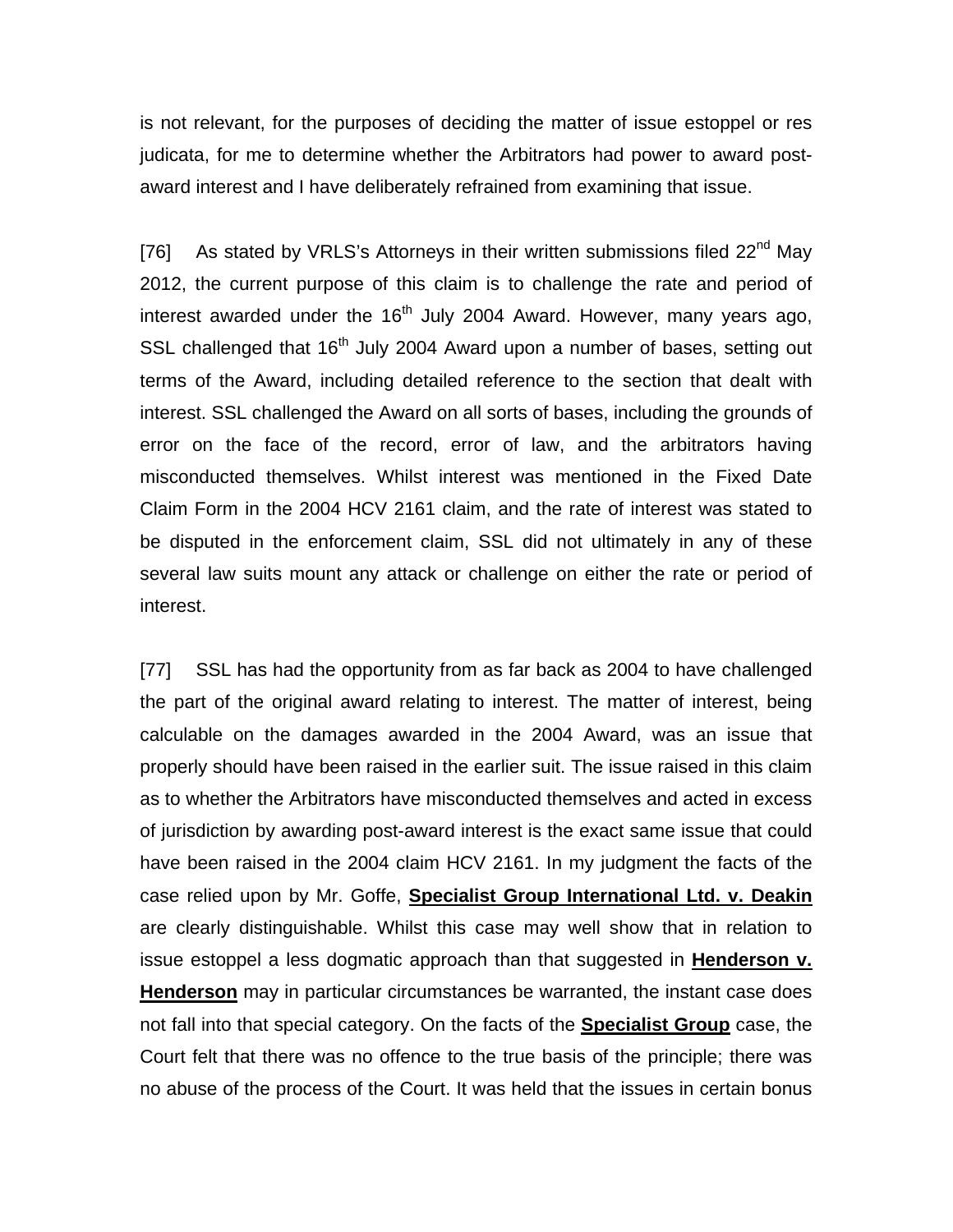transactions were not the same as the issues in the loans actions which had been settled. They were not all one transaction. The question of the illegality of the bonuses could have been pleaded as a counterclaim in the loan suits and probably as a defence of equitable set off. However, such a defence was said not to be a true defence. It would rather have been a right to set off a sum against the sum claimed in the action involved. In my judgment, in the instant case on the other hand, what SSL is trying to do is to mount a collateral attack on the 2004 Award by challenging the enforceability of the 2009 Award. Collateral attacks can certainly constitute abuse of process – see paragraph 9 of the **Specialist Group** case. I note that although the onus of proving abuse of the Court's process is on the applicant VRLS, no evidence explaining why this challenge is only now being mounted has been forthcoming from SSL. SSL is to my mind abusing the process of the court by bringing this claim. The instant claim was filed in 2010 and was originally numbered 2010 HCV 0006 before it was ordered transferred to the Commercial Court. The principle of issue estoppel in its wider sense is clearly applicable here and SSL are estopped from bringing this claim some six years after the 2004 HCV 2161 claim.

[78] I also agree with VRLS that the case of **Farquharson v. Morgan**, cited by Mr. Goffe does not assist SSL. This is because in the first place, in that case, the arbitrators powers were conferred by Statute, i.e. the English Agricultural Holdings Act 1883. Thus, when the arbitrators awarded compensation for matters not falling within the Act, notwithstanding that the affected party had acquiesced in county court proceedings for enforcement, it was held that since the want of jurisdiction was apparent on the face of the award, a writ of prohibition should be granted. In the instant case, on the other hand, what the arbitrators were entitled to deal with initially is what was in the reference. Thereafter, upon the remission, the Arbitrators had no power to consider afresh the matters not remitted, such as the issue of interest. That aspect of the 2004 Original Award remained final and binding. In this case, SSL has already challenged aspects of the 2004 Award on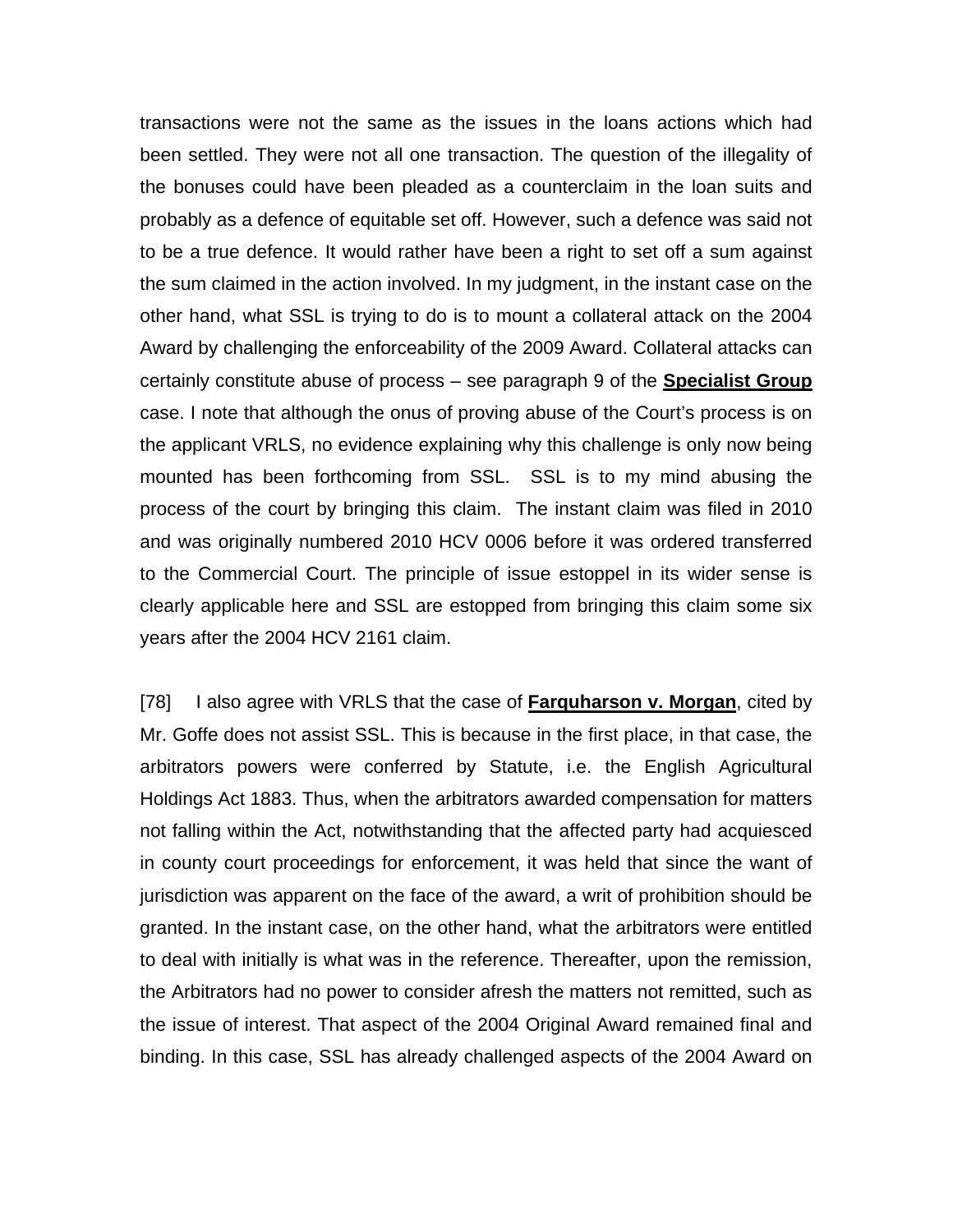the basis of error on the face of the award and for misconduct, but did not include the matter of interest. SSL is estopped from so doing now.

[79] However, there are even more curious twists in this marathon of a court battle. SSL pursuant to the order of Haynes J., on the  $31<sup>st</sup>$  of May 2005 paid to VRLS the amount of damages awarded, together with interest. This interest, the rate and an exact sum were set out and quantified in the order. SSL paid the damages and interest and VRLS provided the necessary conditional guarantees.

[80] Further, on the 1<sup>st</sup> of October 2009, SSL and VRLS agreed in writing that "…the review by the Arbitrators upon remission in accordance with the Order of the Court of Appeal dated  $12<sup>th</sup>$  December 2008 shall be limited to a reconsideration of the irrecoverable expenses and thereafter the Arbitrators shall determine whether and if so to what extent they should vary the quantum of damages previously awarded, without prejudice to the exercise of any right of appeal in the Privy Council by Sans Souci Limited. "

[81] The Privy Council on the  $7<sup>th</sup>$  March 2012 the Privy Council confirmed the narrowness of the matters remitted.

[82] I agree with the submission of VRLS's Attorneys that it is clearly not open to SSL to raise the issues of the rate and period of interest and to claim that "the Award published on the  $19<sup>th</sup>$  November 2009 be set aside pursuant to section 12(2) of the Arbitration Act". SSL cannot reasonably be permitted any more bites at the cherry; indeed, not only does SSL seem to want more bites, it appears to want to revisit and unravel the past. Even if technically the 2004 award could be said to not yet have been enforced, it certainly seems to me to have been implemented and/or satisfied. This appears to me to be the classic case of a party failing to bring forward their whole case when they ought to have. In the same way that the Privy Council indicated that the Arbitrators were right to reject